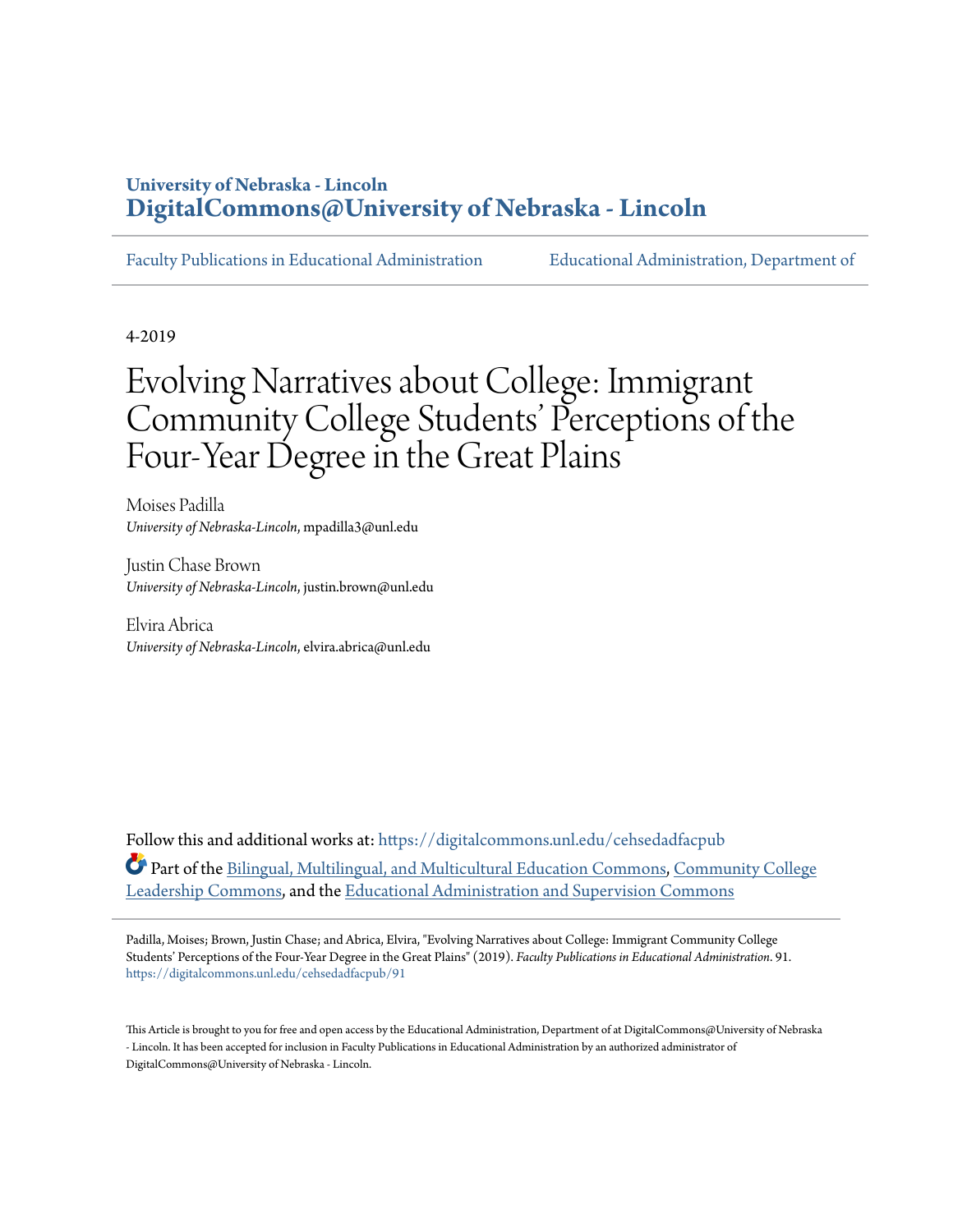

# Evolving Narratives about College: Immigrant Community College Students' Perceptions of the Four-Year Degree in the Great Plains

# Moises Padilla, Justin Chase Brown, and Elvira Abrica

Department of Educational Administration, University of Nebraska-Lincoln, Lincoln, Nebraska, USA

*Corresponding author* — Justin Chase Brown, *email* justin.brown@unl.edu ORCID — Elvira Abrica <http://orcid.org/0000-0001-6140-5325>

#### **Abstract**

A significant percentage of the enrollment growth in higher education can be attributed to the recruitment of more diverse students, including those from immigrant households. Although research on immigrant students is growing in light of changing U.S. demographic shifts, this literature is inchoate. This paper examines evolving perspectives of the value of a four-year degree among immigrants and children of immigrants. Thus, in this paper article we synthesize current dominant narratives of immigrant students about the utility and viability of a four-year degree (and the changing impact on community college enrollment) and how they have shifted over time. We observe a current pulse that questions the ideological attitude of college for all, with some noting that a four-year degree has less significance and payoff than in the past within today's changing economy. Moreover, we present our findings through an empirical study of immigrant community college students' perceptions of the viability and value of the four-year degree and the implications for research and practice.

Published in *Community College Journal of Research and Practice* (2019) doi 10.1080/10668926.2019.1600616

Copyright © 2019 Taylor & Francis Group, LLC. Used by permission. Published 15 April 2019.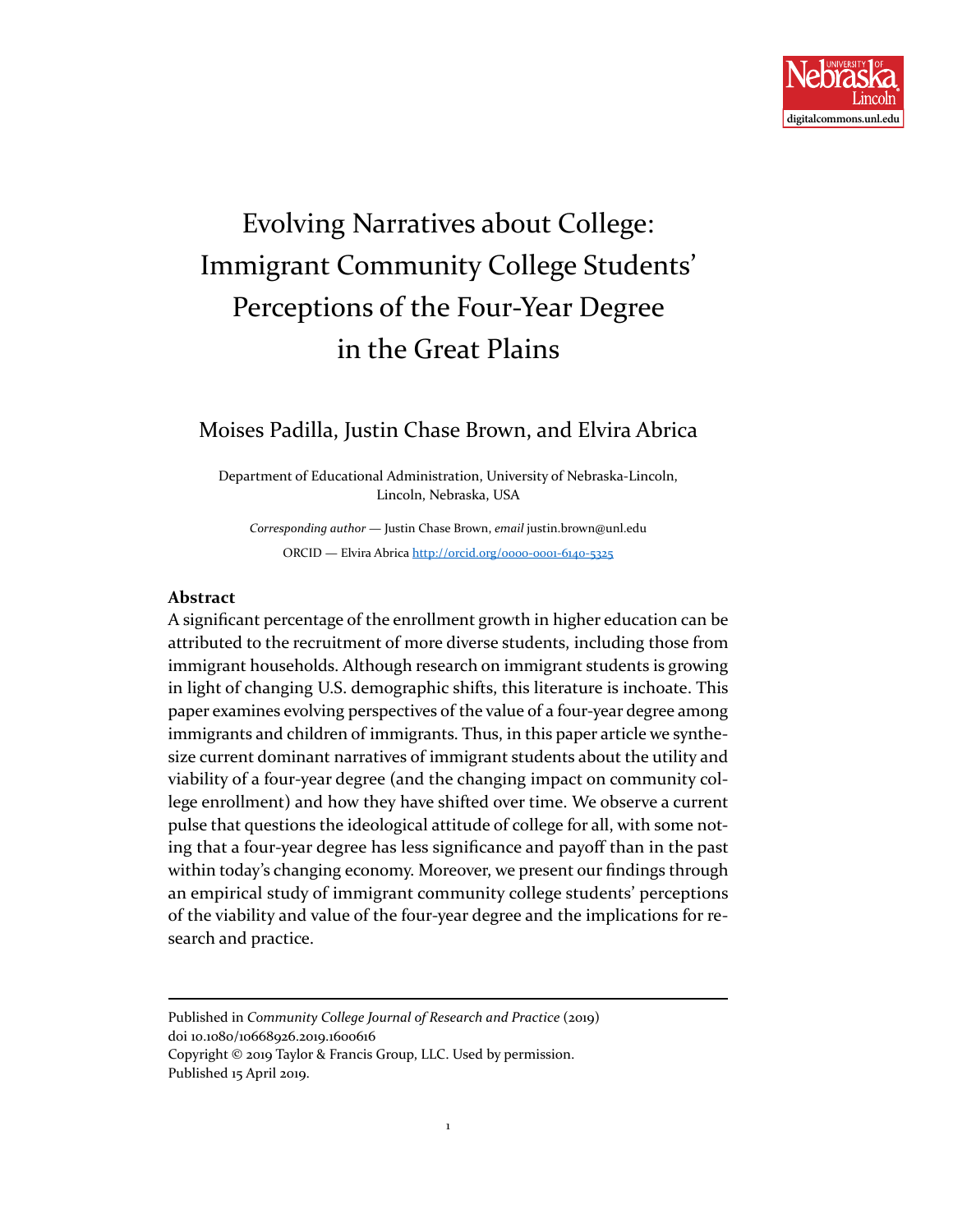The prevailing narrative in the United States has been one of college for all – where students are expected to go to a four-year college or university after completing high school (Fishman, Ekowo, & Ezeugo, 2017). This expectation is well-reasoned – the benefits of obtaining a bachelor's degree are many and include, for example, higher salary earnings, less reliance on public assistance programs, and increased levels of civic participation (Ma, Pender, & Welch, 2016). Amidst the focus on promoting access to four-year institutions and increasing rates of bachelor's degree completion nationally, there are growing concerns regarding the diminishing value of the bachelor's degree, career prospects after graduation, and soaring student and parent loan indebtedness (Goldrick-Rab & Kendall, 2014). For example, while most individuals surveyed  $(75%)$  see the value in getting a college degree, many (25%) also feel that higher education in its current state is falling short of the promise it offers (Fishman et al., 2017). Rhetorically, politicians emphasize the importance of increasing the number of bachelor's degrees, particularly in STEM, to maintain global competitiveness (National Science Board, 2018), but simultaneously reference community colleges as vocational schools that do little more than prepare blue collar workers (Kreighbaum, 2018).

The purpose of this study was to understand immigrant community college students' perceptions of the utility, viability, and value of the four-year degree. Narratives, beliefs, and perceptions about college – quality, value, and return on investment – all matter in shaping individual behaviors (McDonough, 1997). While there has been an emphasis on how immigrant students *decide between* four-year and two-year institutions upon graduation from high school (i.e., college choice process), there has been less consideration of how students who have already chosen to attend a community college conceptualize the prospect of attending a four-year institution and/or internalize broader narratives and tensions about the bachelor's degree. For many students, the choices of where to attend college is not necessarily sequential (Acevedo-Gil, 2017). That is, while the higher education landscape frames community colleges as tangential to four-year colleges, where four-year bachelor's degree granting institutions are an epicenter around which community colleges orbit, community colleges are increasingly *the* epicenter for immigrant student groups. Community college student status should not automatically be interpreted as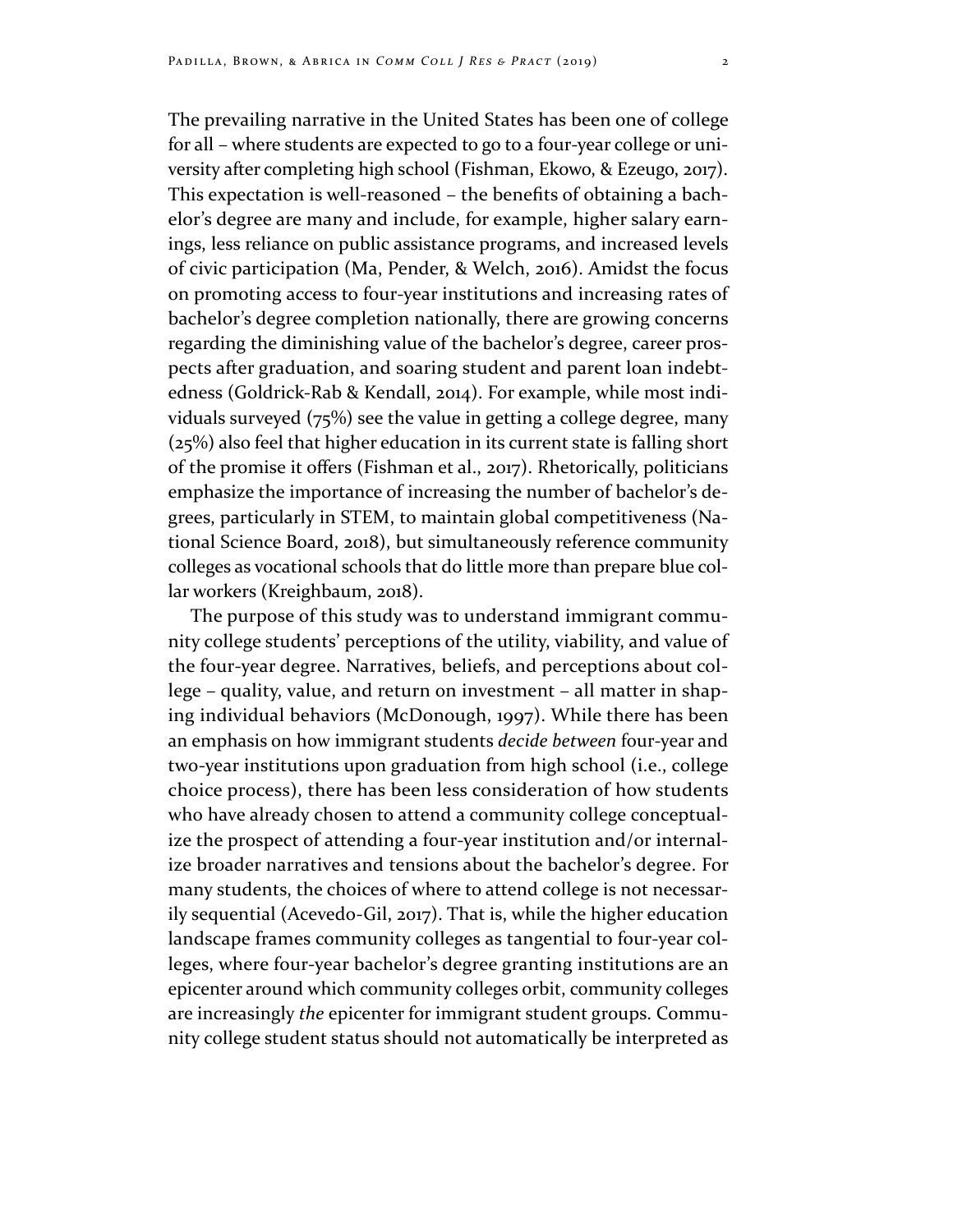a function of the inability to access a four-year degree, but as a function of students' agency that is reflective of broader, conflicting, and complex narratives about college.

In this article, we present empirical findings from a study of immigrant community college students' perceptions of the utility, viability, and value of the four-year degree. In using the terms, '*utility, viability, and value*', we recognize immigrant community college students perceive the four-year degree as a viable means to a specified end. We juxtapose these findings with a synthesis of dominant narratives in academic literature regarding the utility and value of four-year degrees to illustrate a disconnect between extant framing of four-year institutions and immigrant community college students' perceptions. Two research questions guided our inquiry: (1) What is the current perspective of the utility and viability of a four-year college degree among immigrant community college students? and (2) How is the utility and viability of a four-year degree for immigrant community colleges students evolving? We purposefully situated our study in the context of the Great Plains region of the United States, including states such as North and South Dakota, Kansas, and Nebraska, as a way to illuminate immigrant community college students' evolving perceptions of the utility and viability of attending a four-year institution in a context not typically centered in either higher education or community college literatures. Attending to community college issues in specific regional contexts are urgently needed amidst national demographic and economic shifts by geographic area.

#### **Literature review**

To contextualize the importance of immigrant community college students' perceptions of four-year college degrees, we offer an overview of the broader narratives that have historically shaped student perceptions of college. We then highlight the specific dynamics (e.g., race, immigrant generational status, economic conditions) that underscore the evolving narratives about the utility of a four-year college degree. It is within these dynamics among immigrant community college student perspectives that findings unfold.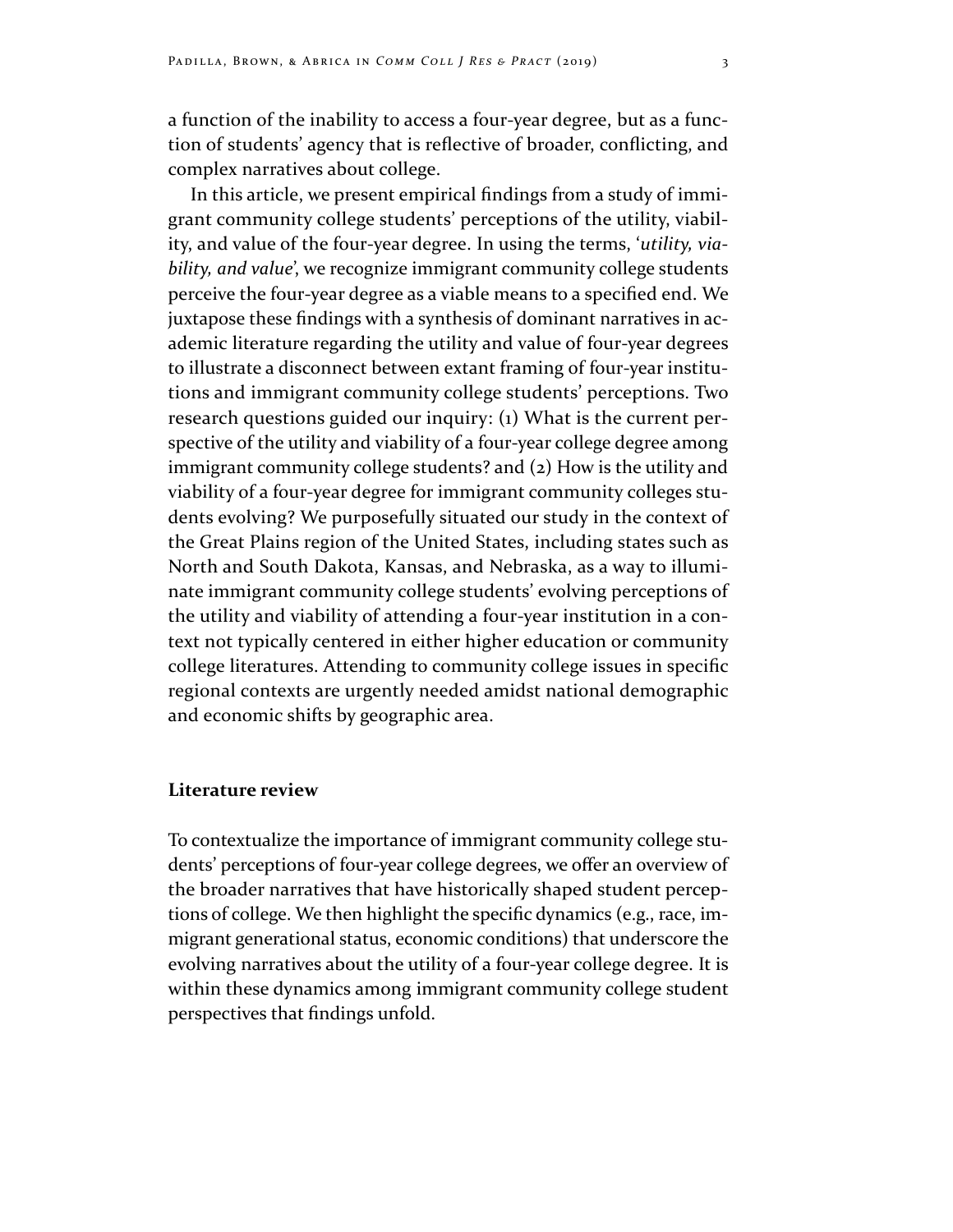#### *Historical influences and the perception of college*

Throughout the history of higher education, the utility and viability of obtaining a college degree has shifted. During the colonial era, few colleges existed and only a select few had the opportunity and benefited from attending those institutions (Caple, 1998). During that time period, the purpose of attending college was to "to train young men for the ministry" (Caple, 1998, p. 10). It was not until the Morrill Act of 1862, where public lands were awarded to states to provide colleges for the benefit of mechanical arts and agriculture, where those afforded the opportunity to attend college was widened (Komives & Woodard, 2003). According to Caple (1998), the Morrill Land Grant Act of 1862 was unquestionably the most influential policy in shifting the attitude of the American people toward increasing college attendance. Yet, the numbers of individuals who perceived college as a viable option was small in numbers and reserved for the privileged elite (Caple, 1998). It was not until the G.I. Bill in the 1940s, and subsequently additional federal college financing options in the 1960s, where critical masses of students were offered the necessary resources to attend college, especially for historically marginalized groups (Komives & Woodard, 2003). During that time, college was finally perceived as a viable and accessible option to ascend the socioeconomic ladder and obtain stable employment (Komives & Woodard, 2003).

In recent years, the prevailing narrative many high school students receive, including those with immigrant backgrounds, is that they should attend college upon graduation because it will help them live a more financially stable life. For example, Ma et al. (2016) summarized the benefits of higher education and placed an emphasis on how higher levels of education leads adults to earn higher incomes, are more likely than others to be employed, and increases their likelihood of moving up the social economic ladder. Furthermore, many high school students are encouraged to pursue a college degree because it will help them in other aspects of their lives, such as leading healthier lifestyles, having higher levels of engagement in the community, and being involved in their children's activities (Ma et al., 2016; Perna, 2005). Such narratives have long fueled students' perceptions of and pursuit of four-year institutions (Engle & Tinto, 2008). However, as economic and social realities continue to present challenges to college access and success (Rudgers & Peterson, 2017), the articulation of the many promises of higher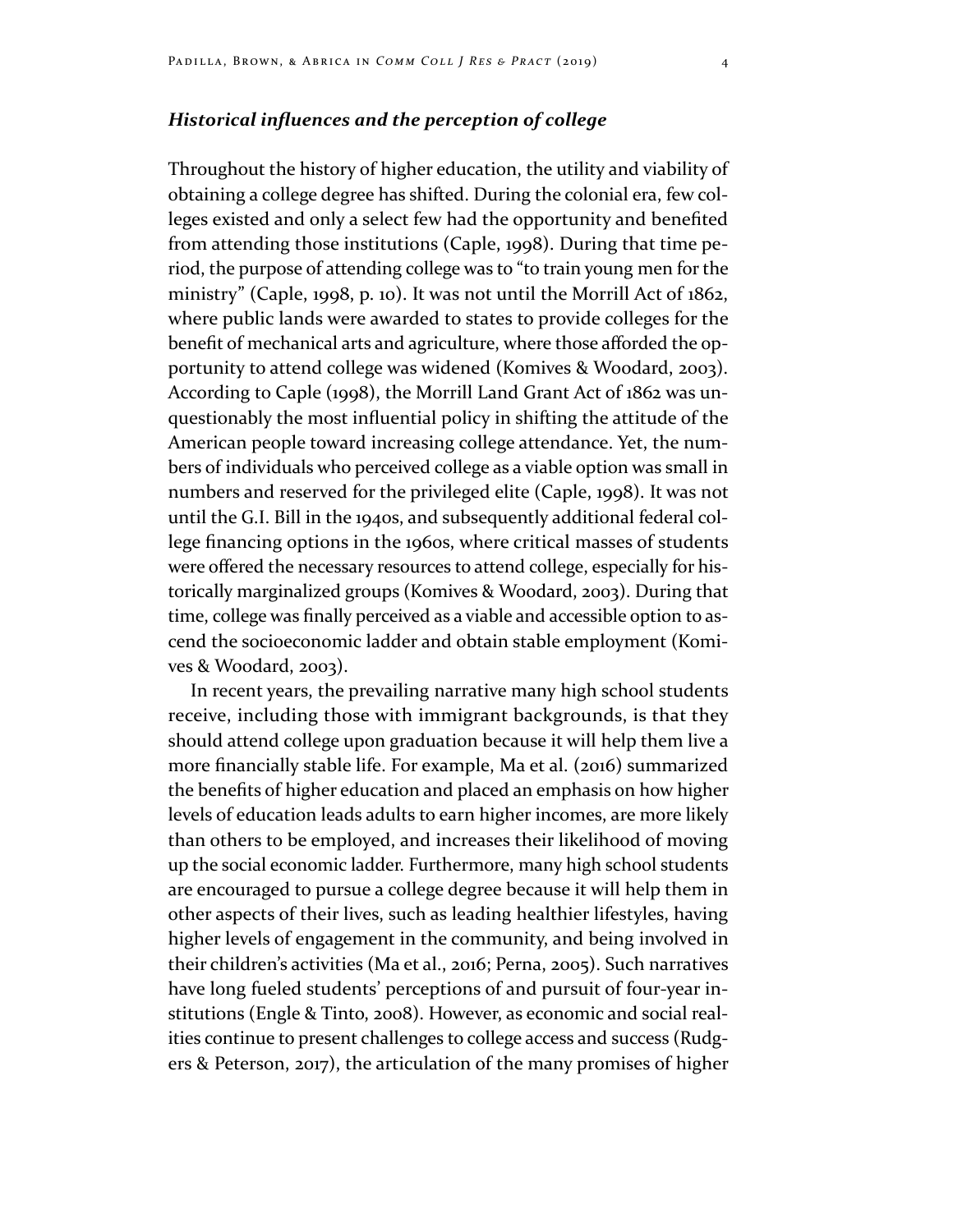education – particularly for immigrant communities – seems increasingly out of touch with reality. Some see the privileged majority as the beneficiaries of such promises of higher education, while the marginalized are subjected to the opportunity costs as well as the social and economic risks of attendance with no such reward (Nichols, 2015).

## *Immigrant students and community colleges*

According to Teranishi, Suárez-Orozco, and Suárez-Orozco (2011), "immigrant youth and children of immigrants make up a large share of the nation's population" (p. 153) and increasing their educational attainment should become a national priority. Despite the risks of attendance and achievement gaps, the evidence indicates that immigrant students generally have high expectations for higher education (Teranishi et al., 2011). Kim and Díaz (2013) highlighted how immigrant students' "demand for higher education exceeds the capacity of the current community college system" (p. 92) and Conway (2010) supported this claim by explaining immigrant students' high demand for higher education can be attributed to their desire to achieve economic success. Yet, although immigrant students generally have high expectations for higher education, these expectations do not always translate into increased enrollments. In fact, "immigrant students experience lower postsecondary enrollment rates compared to their native-born counterparts" (Kim & Díaz, 2013, p. 47). Furthermore, even though upward mobility in economic status from one generation to the next continues to grow for immigrant populations, growth is at a slower rate compared to previous years due to the "slowing economic growth and the widening gap between the haves and the have-nots" (Conway, 2010, p. 211). Consequently, the perception that one needs to obtain a four-year degree in order to move up the socioeconomic ladder is slowly dissipating (Conway, 2010) and positions community colleges as a viable option for immigrant students to reach economic success (Teranishi et al., 2011).

Research on immigrant students is becoming more abundant, yet a notable deficiency is on their *evolving* perspectives of the value of a four-year degree. Teranishi et al. (2011) reported how more immigrant students are attending community colleges in comparison to any other type of postsecondary institutions. Community colleges are a viable option distinctive from four-year institutions because community colleges traditionally offer an "open access admissions process, are affordable,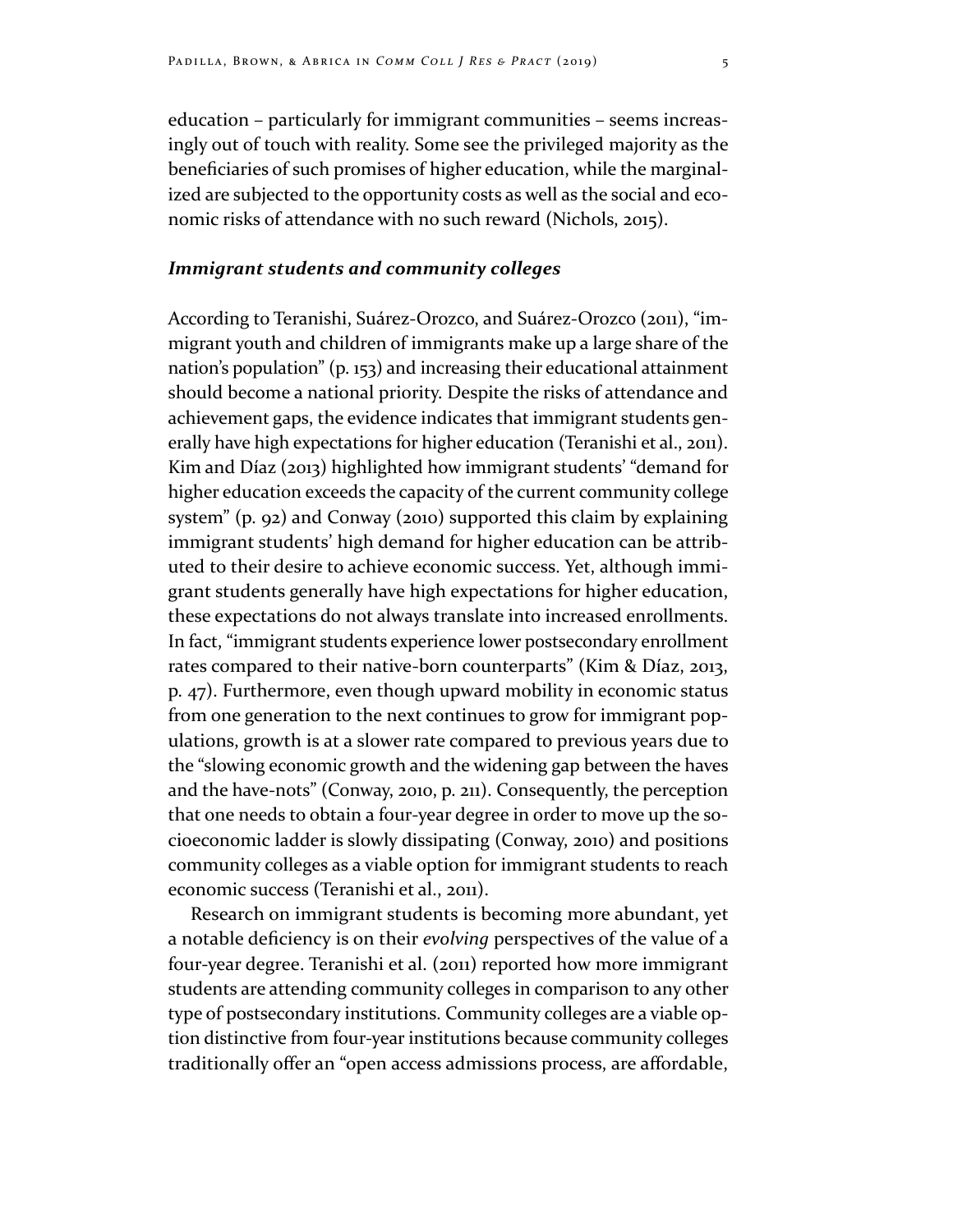and provide a wide variety of curricular functions including the development of basic skills such as reading, writing, and mathematics" (Kim & Díaz, 2013, p. 91). Moreover, limited research exists on immigrant students' experiences within community colleges (Conway, 2010). Thus, without an understanding of the evolving perspectives of the value of the four-year degree among immigrant students, or immigrant students' experiences within community colleges, we are unable to appreciate the breadth of challenges these students face let alone identify solutions. As we explore the perceptions of immigrant community college students, we begin by introducing the conceptual framework that informed our study of students' perceptions of the four-year degree.

#### **Conceptual framework**

To examine immigrant community college students' perceptions of the four-year degree and the extent to which it represents a shift in broader discourse and narratives about the utility of a college degree, we draw on sociologist Pierre Bourdieu's concepts of *habitus* and *field* (Bourdieu, 1990). Undeniably, concepts of social and cultural capital are among the most popular sociological exports to the field of education. Yet, the use of capital as a central conceptual framework in studies examining the resources and networks that contribute to student success engender some conceptual flaws. Namely, the capitals are only part of Bourdieu's larger theory of social reproduction. Bourdieu's theory also included the key concepts of habitus and field to explain how, within a given social context, some forms of capital are valued over others lending to a covert reproduction of social inequity (Bourdieu & Passeron, 1990).

Habitus is a concept that "calls us to think of action as engendered and regulated by fundamental dispositions that are internalized primarily through early socialization. Bourdieu speaks of the internalization or 'incorporation' of the fundamental social conditions of existence into dispositions" (Swartz, 1999, p. 104). Habitus serves as the social milieu or surrounding environmental influences that shape what students perceive as opportunities as well as how they fit in with those opportunities. Metaphorically, habitus is akin to the water in which fish swim, the characteristics of which shape (beyond ability and different than desire) a course or trajectory. Habitus is, then, the micro-level social context in which participants live and attend community colleges in the Great Plains.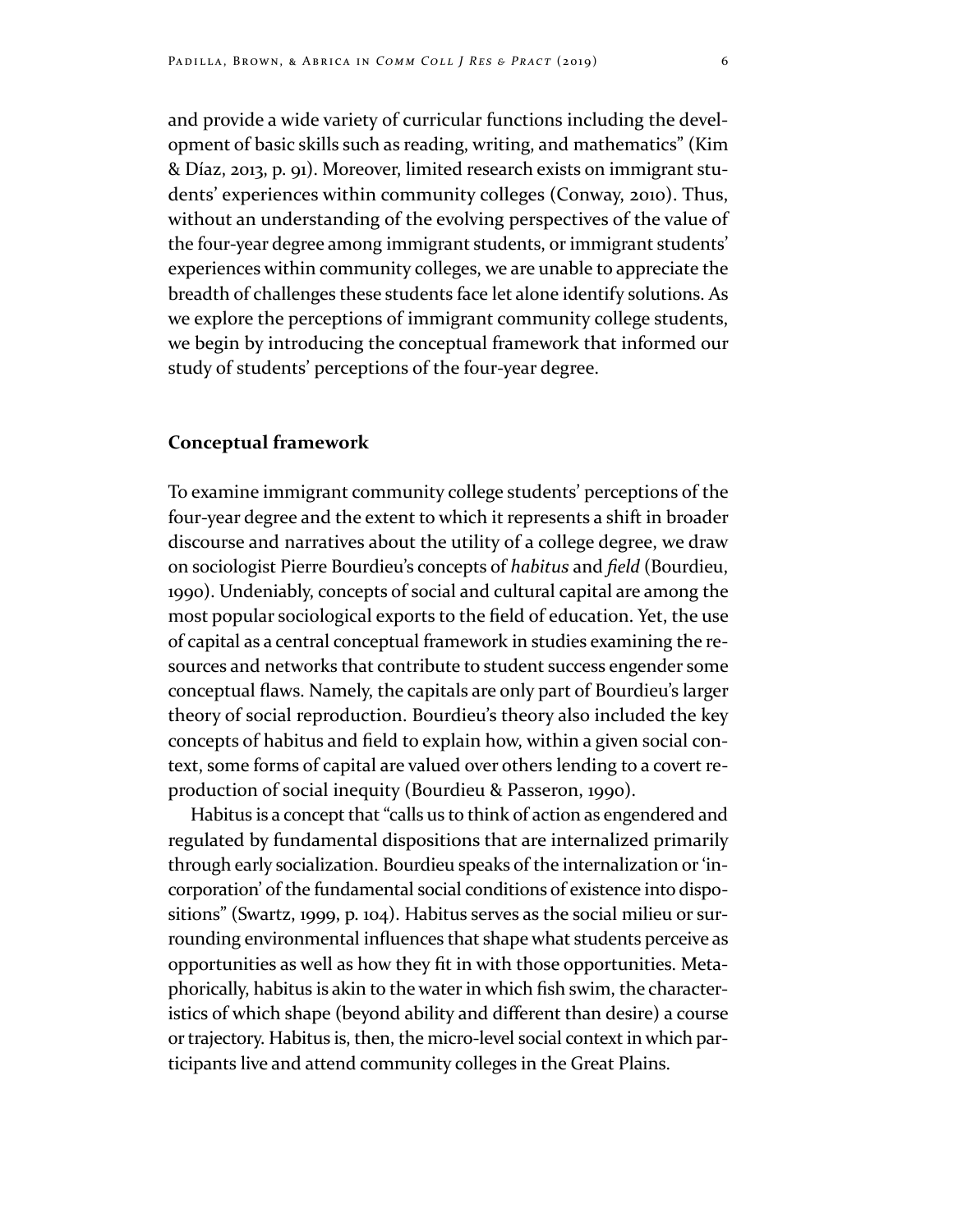Field, meanwhile, refers to the social spaces in which individuals act out struggles for various resources. Field would be the landscape of higher education – the broader structure of postsecondary institutions more generally. Using a sports analogy, field is like a sports field in that there are specific rules of the game that guide whether players' demonstrated efforts (a function of their various forms of training, effort, ability, desire) are successful or not. Participants' perceptions of four-year colleges are thought to be reflective of their milieu – one that is shaped by their surrounding environmental influences.

In this paper, we draw on the concepts of habitus and field to understand the "deep-structuring cultural matrix" (Swartz, 1999, p. 104) that shape participants' evolving perceptions, narratives, ideas, and beliefs about the value of a four-year degree. We discuss the ways in which, given the particular field of contested power that is higher education, such perceptions have important implications for broader discourse about the utility of a four-year degree and for individual outcomes.

This article is purposefully myopic in focusing on the concepts of habitus and field, to the exclusion of the admittedly inseparable concepts of capital, as a way to showcase the value of these concepts in explicating surrounding beliefs, narratives, and ideas that may go unnoticed and unattended to. In other words, a plethora of research has used capitals in isolation – and we use field and habitus in isolation – but do so intentionally to frame students' perceptions of the four-year degree. Previously, McDonough and colleagues (McDonough, 1997; Mc-Donough & Calderone, 2006; McDonough, Lising, Walpole, & Perez, 1998; Perez & McDonough, 2008) have similarly utilized Bourdieu's work to showcase how the *perceptions, narratives, and ideas* students have about college are culturally and socially inscribed and, ultimately, influential in shaping students' college going behavior and access.

#### **Positionality statement**

A central part of the research process is engaging in reflection on the how individual positionalities inform the research at hand (Yao & Vital, 2016). Each of the authors occupy a role within the four-year university, which propelled our interest in understanding how community college students might view the institution we represent. I, the first author of the study, identify as Latino male and first-generation college student.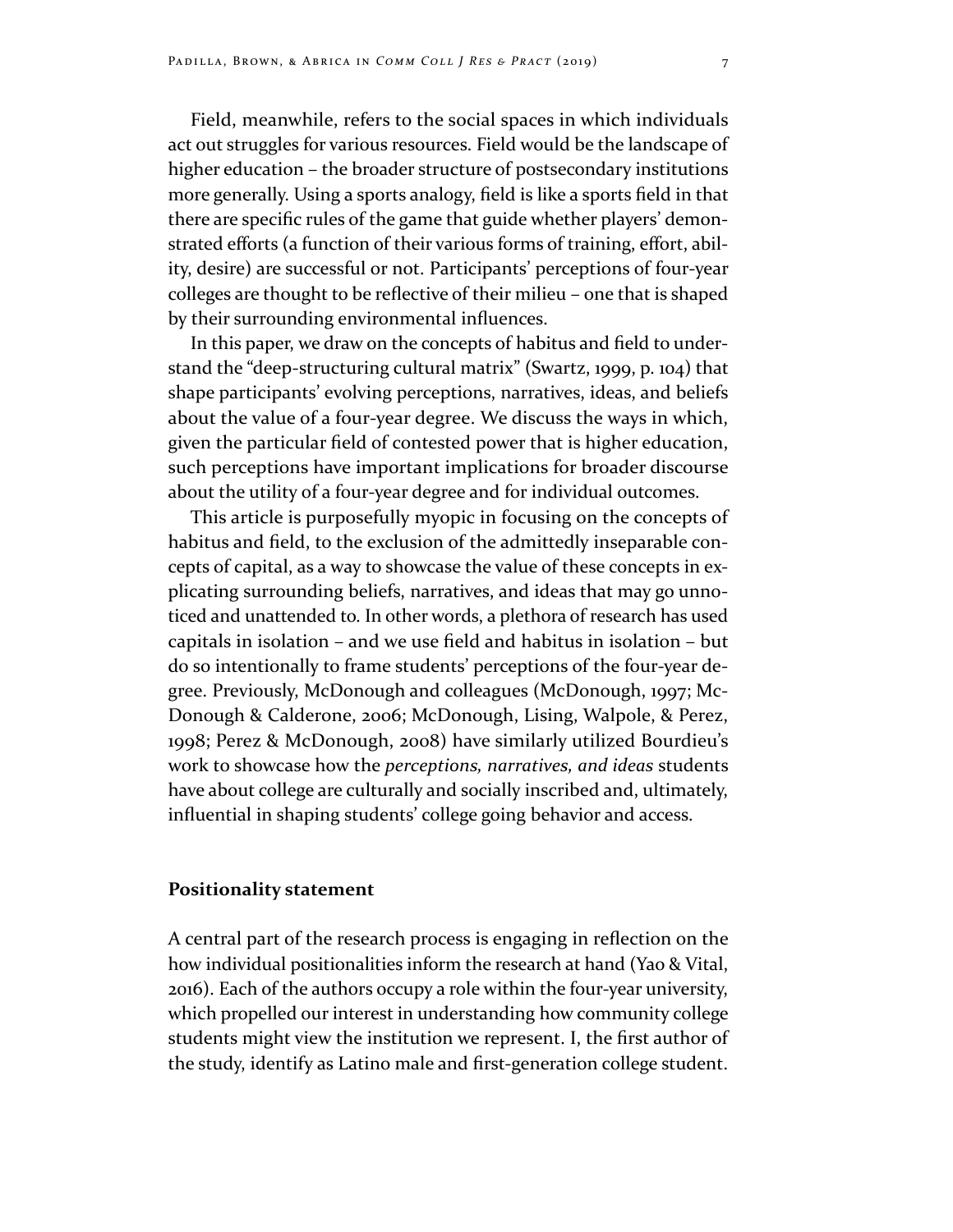Having been born outside of the U.S. and grown up in the rural Great Plains, it is particularly important to me to document the lived realities and educational opportunities among those who share my immigrant upbringing. The second author identifies as a white male born in the U.S., whose leadership role on campus compels his interest in understanding perceptions of the institution. The study's Principal Investigator, the third author identifies as a non-immigrant Chicana female, born and raised in southern California. As such, the third author brings to this study a sociological lens emphasizing how students' sociocultural contexts shape their knowledges and understandings about what institutions are "right" for them.

#### **Methodology**

This study is part of a larger qualitative research study focusing on the career decision-making of immigrants and children of immigrants attending community colleges in the Great Plains region. An interpretive qualitative approach was selected for this article because the researchers were interested in how the participants gave meaning to their construction of reality. This is the desirable qualitative approach when observing how individuals interpret their experiences, construct their reality, and give meaning to their experiences (Merriam & Tisdell, 2016). This study was derived from a broader study focused on examining the ways in which race, ethnicity, and/or proximity to an immigrant experience (i.e., immigrant generation) informed career decision-making within the community college context. The Great Plains region was an appropriate setting for the study in light of current demographic and economic changes that are occurring in the area – a large influx of refugee and migrant populations from traditionally and non-traditionally emigrant countries. A salient theme across all participants that emerged from the larger study – the analytic focus of this paper – was participants' perceptions, attitudes, and ideas about the value and utility of a four-year college degree. That is, while discussing their career and educational aspirations, participants shared a wealth of information about their perceptions of a four-year college degree which compelled further analysis and development.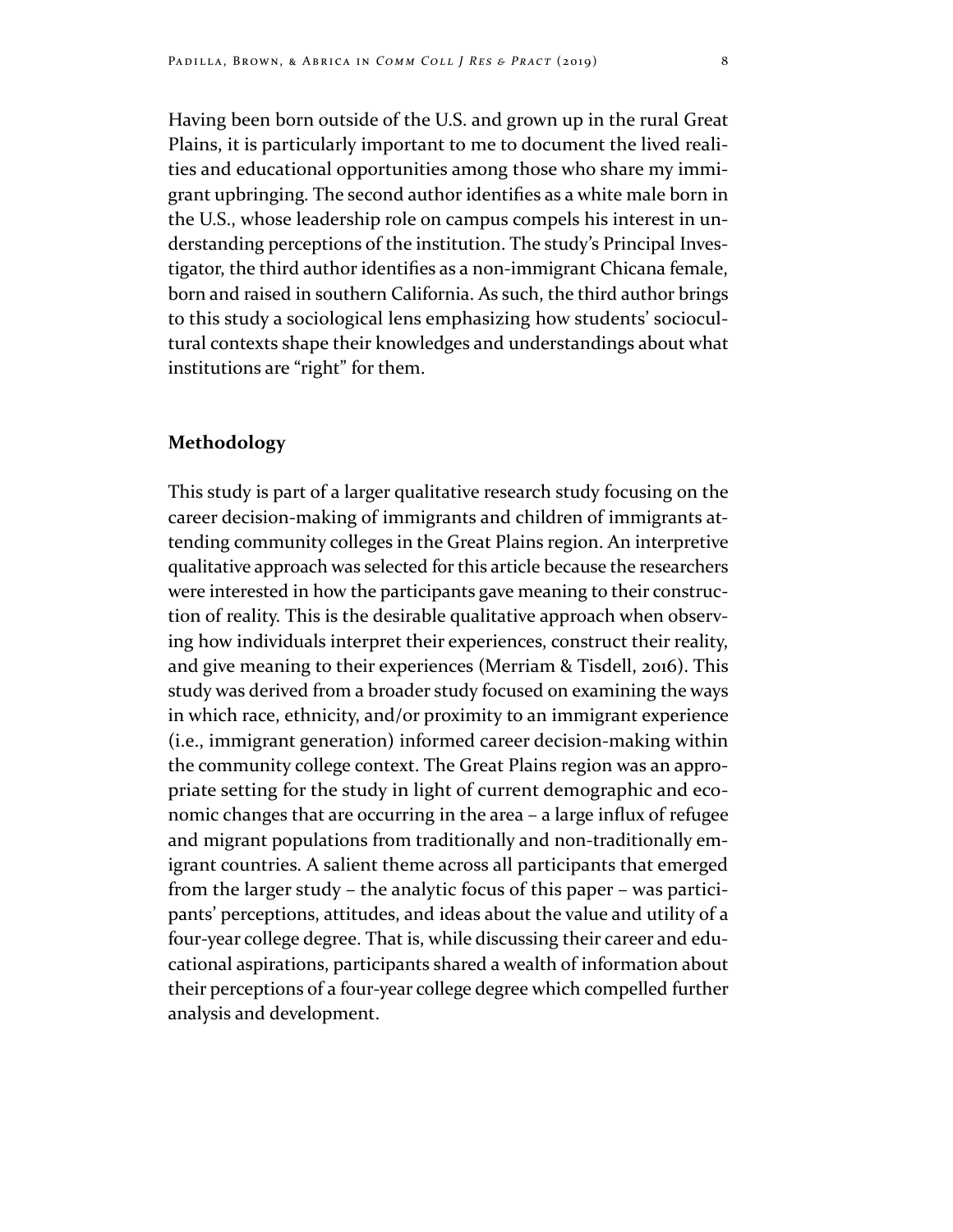## *Data collection*

Individuals were enrolled in the study if they attended community college and identified as either a first-generation (foreign-born), one-anda-half generation (foreign-born but emigrated to the U.S. as children), or second-generation (children born in the U.S. to at least one foreignborn parent) immigrant. Participants were recruited via snowball and purposive methods (Lichtman, 2010). A total of 31 semi-structured interviews with the students were conducted, each lasting approximately 60 minutes. All audio recordings of interviews were later transcribed verbatim. During the interviews, participants were asked about the significance of their social identities (e.g., racial/ethnic identification immigrant generation), academic factors (e.g., enrollment status, community college services), and other environmental factors (e.g., financial situation) in informing their community college experiences and career decision-making.

#### *Participants*

Out of the 31 study participants, 14 (45%) identified as Hispanic/Latino, 10 identified as Asian (32%), three identified as Black (10%), and four identified as Middle Eastern (13%). Twenty of the participants identified as female (65%). Fifteen identified as first-generation immigrant  $(48%)$ , five as one-and-a-half generation immigrant  $(16%)$ , and 11 as second-generation immigrant (35%). Ten participants were on a community college path to complete credit and then transfer to a four-year college (academic transfer) in order to complete a Bachelor's degree (36%), five were on a path to complete the Associate's degree and then transfer to a four-year college (18%), 10 were on a path to complete the Associate's degree and find employment in their chosen field (36%), one was on a path to complete a vocational or professional certificate and find employment  $(3\%)$ , and three were on another career path  $(10\%)$ . A demographic summary of the participants is available in Table 1.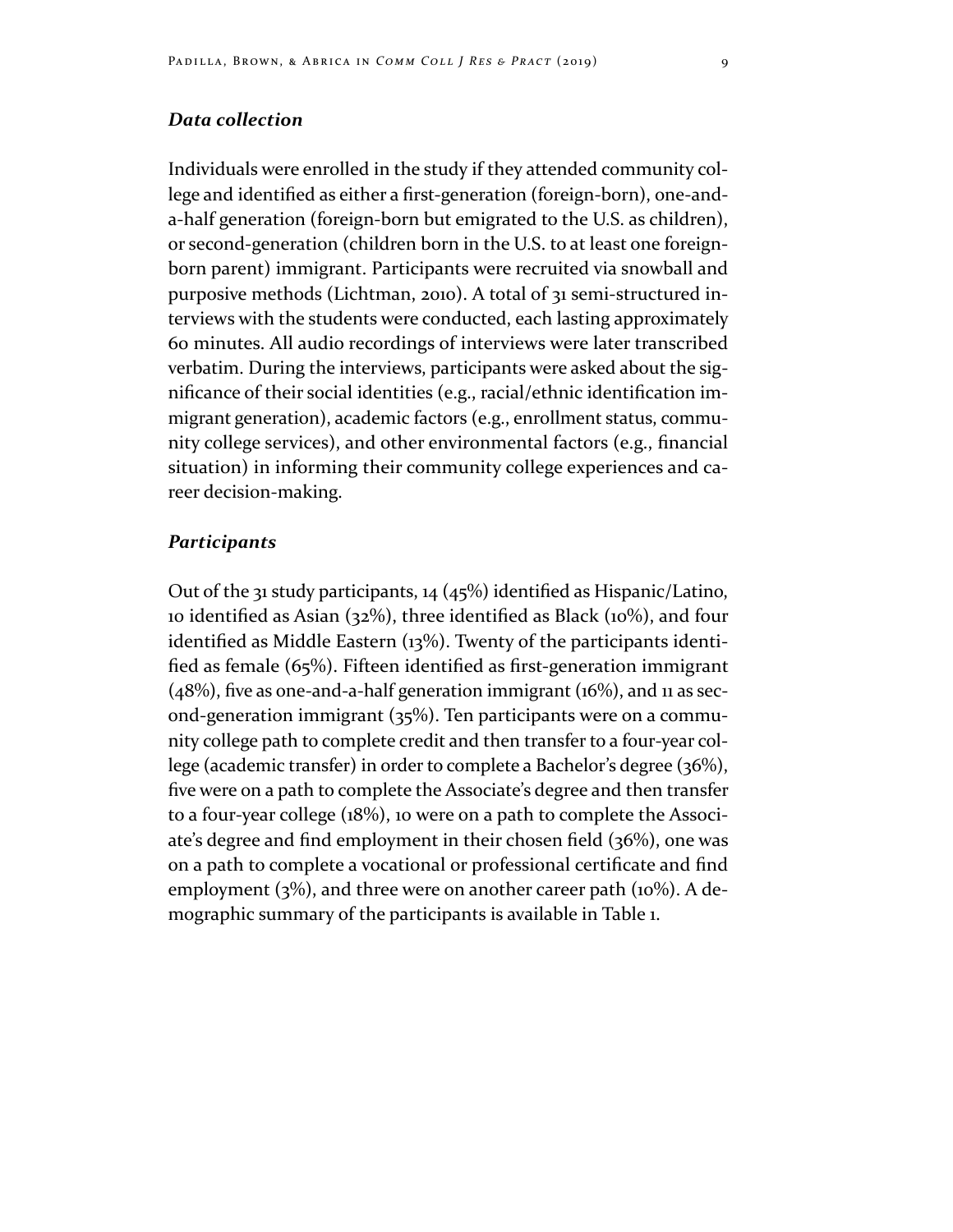| Participant      |                              |                       | <b>Student</b> |                              |                      |                     |
|------------------|------------------------------|-----------------------|----------------|------------------------------|----------------------|---------------------|
| (Pseudonym)      | Race/Ethnicity               | Gender                | <b>Status</b>  | Major                        |                      |                     |
| 1. Angela        | Hispanic/Latino              | Female                | Full-time      |                              | Elementary Education |                     |
| 2. Esperanza     | Hispanic/Latino              | Genderqueer Full-time |                | Spanish and English          |                      |                     |
| ้ว. Sarah        | Hispanic/Latino              | Female                | Part-time      | Criminal Justice             |                      |                     |
| 4. Carina        | Hispanic/Latino              | Female                | Full-time      | <b>Human Services</b>        |                      |                     |
| 5. Veronica      | Hispanic/Latino              | Female                | Part-time      | None-I plan to transfer      |                      |                     |
| 6. Julia         | Asian American/Biracial      | Female                | Full-time      | Nursing                      |                      |                     |
| (Asian & Latino) |                              |                       |                |                              |                      |                     |
| 7. Michelle      | Hispanic/Latino              | Female                | Part-time      | Culinary Arts                |                      |                     |
| 8. Joe           | Hispanic/Latino              | Male                  | Full-time      | Auto Body Technology         |                      |                     |
| 9. John          | Hispanic/Latino              | Male                  | Part-time      | Chemistry                    |                      |                     |
| 10. Sam          | Hispanic/Latino              | Male                  | Full-time      | Criminal Justice             |                      |                     |
| 11. Antonio      | Hispanic/Latino              | Male                  | Part-time      | Information Technology       |                      |                     |
| 12. Frank        | Hispanic/Latino              | Male                  | Full-time      | Information Technology       |                      |                     |
| 13. Mark         | Hispanic/Latino              | Male                  | Full-time      | Information Technology       |                      |                     |
| 14. Oscar        | Hispanic/Latino              | Male                  | Part-time      | <b>Business</b>              |                      |                     |
| 15. Angeline     | Asian/Asian American         | Female                | Full-time      | Academic Transfer            |                      |                     |
| 16. Pink         | Asian/Asian American         | Female                | Part-time      | Medical Assisting            |                      |                     |
| 17. Tara         | Other (Nepali)               | Female                | Full-time      | Nursing                      |                      |                     |
| 18. Yanek        | Asian/Asian American         | Male                  | Full-time      |                              |                      |                     |
| 19. MJ           | Asian/Asian American         | Female                | Full-time      | Accounting                   |                      |                     |
| 20. Jenna        | Asian/Asian American         | Female                | Full-time      | Nursing                      |                      |                     |
| 21. Bree         | Asian/Asian American         | Female                | Part-time      | Pre-health                   |                      |                     |
| 22. Yvonne       | Asian/Asian American         | Female                | Full-time      | Geo Info Systems             |                      |                     |
| 23. Stephanie    | Asian/Asian American         | Female                | Full-time      | Human                        | Services             |                     |
| 24. Tai          | Asian/Asian American         | Female                | Part-time      | English                      |                      |                     |
| 25. Jason        | African American/Black       | Male                  | Full-time      | <b>Energy Generation Ops</b> |                      |                     |
| 26. Gina         | Other (African)              | Female                | Full-time      | <b>Business</b>              |                      |                     |
| 27. Lukfomi      | African American/Black       | Female                | Part-time      | Early                        |                      | Childhood Education |
| 28. Abbad        | Other (White)                | Male                  | Full-time      | Aided                        | Design               | Drafting            |
| 29. Amal         | Other (White)                | Female                | Full-time      | Aided                        | Design               | Drafting            |
| 30. Siam         | Middle Eastern/North African | Female                | Full-time      | Biochemistry                 |                      |                     |
| 31. Stacey       | Middle Eastern/North African | Female                | Full-time      | Nursing                      |                      |                     |

#### **Table 1.** Participant demographics (N = 31).

## *Data analysis*

Given our analytic focus on immigrant students' perceptions of the fouryear college, the research team engaged in an initial round of coding to identify thematic and conceptual categories in students' perceptions, writing analytic memos throughout this process to make sense of these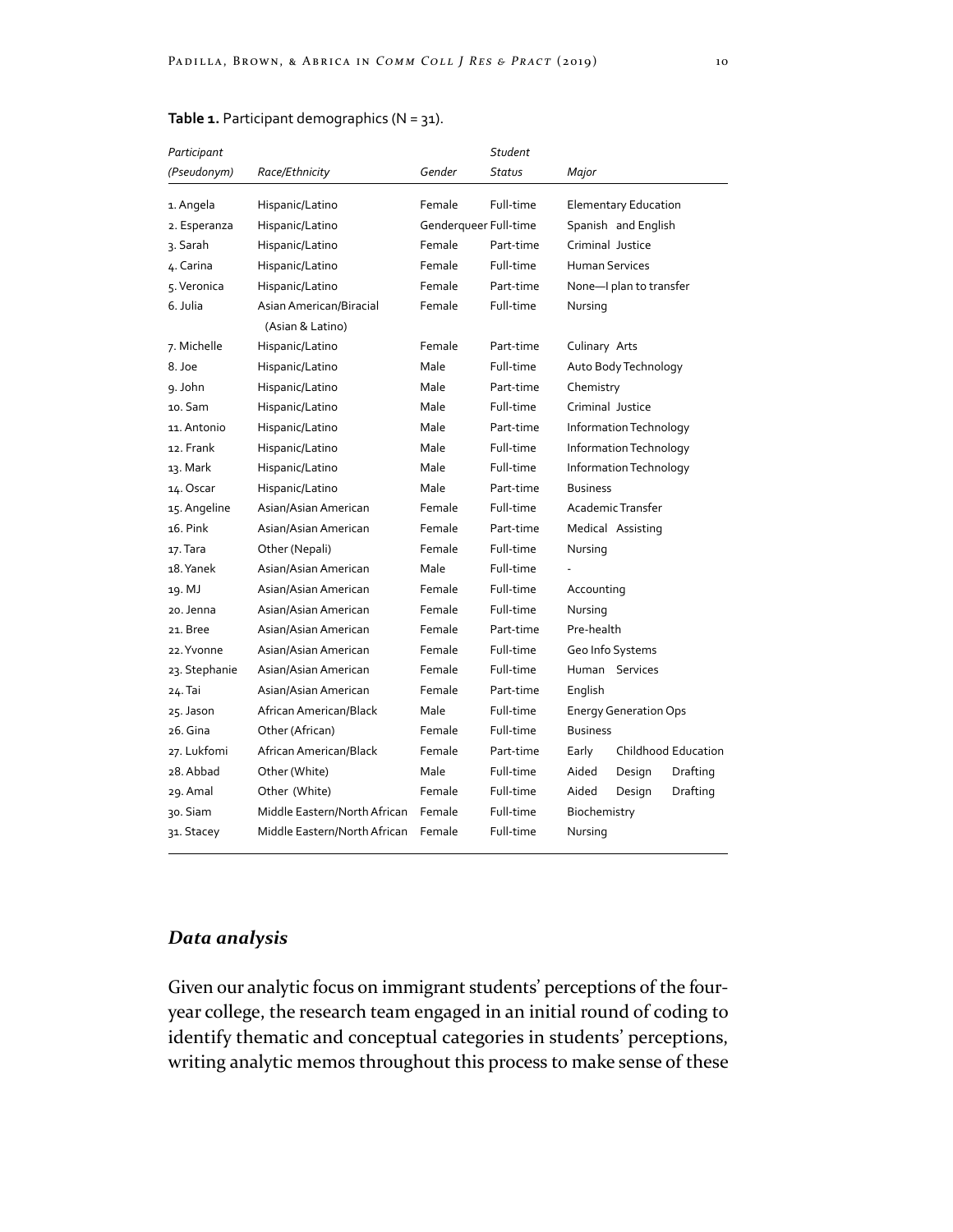categories. Following initial coding rounds, the team sought confirmatory as well as refuting evidence of the initial themes through a secondary round of coding. During the final stage of analysis, the team then examined nuances across demographic characteristics and the extent to which students' perceptions aligned with previously documented perceptions, per our literature review, and/or larger narratives or beliefs about four-year colleges. A combination of member checking and peer debriefing were employed to ensure trustworthiness of the findings (Creswell, 2012).

#### **Findings**

Our analysis yielded several important findings regarding participants' perceptions of two-year and four-year institutions. Namely, participants rhetorically positioned community colleges as being *above* four-year institutions, both in terms of their own educational pathway and in terms of an observed, broader societal shift. That is, they provided a number of reasons why the community college is – and should be for everyone else in their generation – the more desirable educational pathway. The degree to which participants described four-year institutions as outdated or archaic, while juxtaposing community colleges as viable, diverse, affordable, welcoming, and offering more direct pathways toward desirable and well-paying careers was telling and moving commentary that reflected the broader academic debates about the viability of both institutions. We highlight participants' reflections or narratives on the value and viability of a four-year degree, in contrast with that of a community college education, in terms of alignment with career goals, concerns about labor market returns, perceptions of differences between two-and four-year environments and affordability.

#### *Academic and career alignment*

In describing their career goals, participants shared how their interests had evolved from the end of high school to the start of college, indicating that the community college context allowed for refinement of their goals. For example, Stephanie, who identified as a second-generation daughter of immigrants and Asian woman, described how in high school she was interested in majoring in international business. Since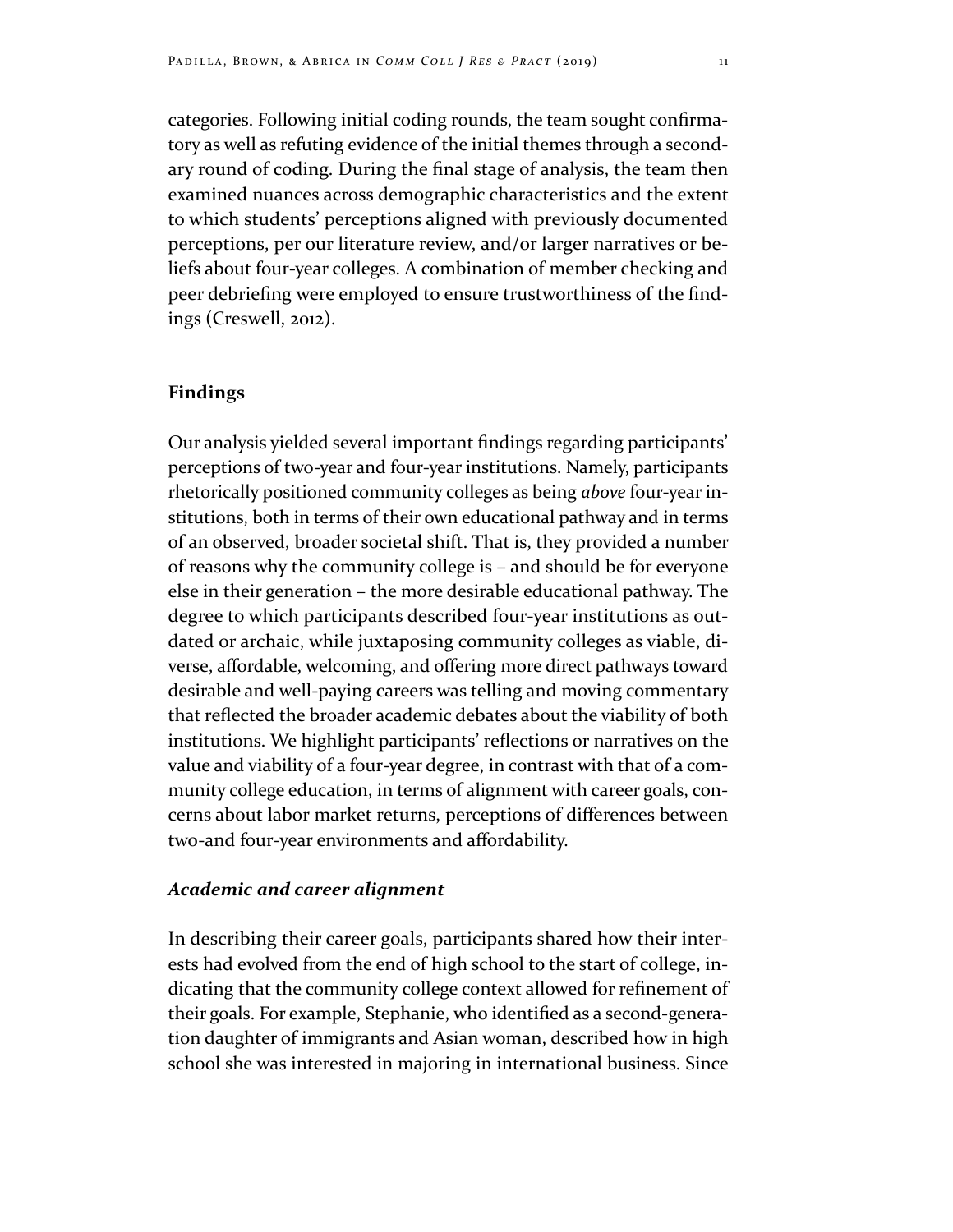her local community college did not have such a program, she planned to go to "school to be a transfer student." She explained that her high school counselor was instrumental in guiding her toward other options. She stated:

As time went on, I ended up changing what I wanted to do. So instead of international business, I wanted to get a business management degree. I sat down with an advisor and we kind of mapped out where I would be to get a degree. After we mapped it out I ended up going to [local community college] to get an associate's degree.

Stephanie discovered that obtaining an associate's degree would align with her career goals. She was exposed to and agreeable to the idea presented by her high school counselor. Stephanie, like many of her peers, started at the community college with a broad impression of what she wanted to do and narrowed her career interests based on feedback from institutional agents, in this case a high school counselor. Her family, including immigrant parents, played a significant role in shaping her career aspirations. She said:

I first wanted to be a fashion designer and then I wanted to be a doctor and then a lawyer. My parents were like, 'You should be a doctor.' I'm like, 'Okay I'll be a doctor.' Then my dad is like, 'Maybe you should be a lawyer.' I'm like, 'Okay I'll be a lawyer.' Then that changed when I got to high school and I took a criminal justice class for fun and I actually liked it. I went to the prison as a field trip and I got to talk to a police officer. I got to job shadow a forensic scientist teacher all throughout high school and I just wanted to go into that field. And seeing a lot of bad incidents happening on TV inspired me to work as a police officer.

Stephanie's educational journey in the community college was centrally informed by career goals; goals that were fundamentally shaped by those who were around her and the ideas that she was exposed to. Another participant, Sarah, who identified as a second-generation daughter of immigrants and Latina, described how her career choice was informed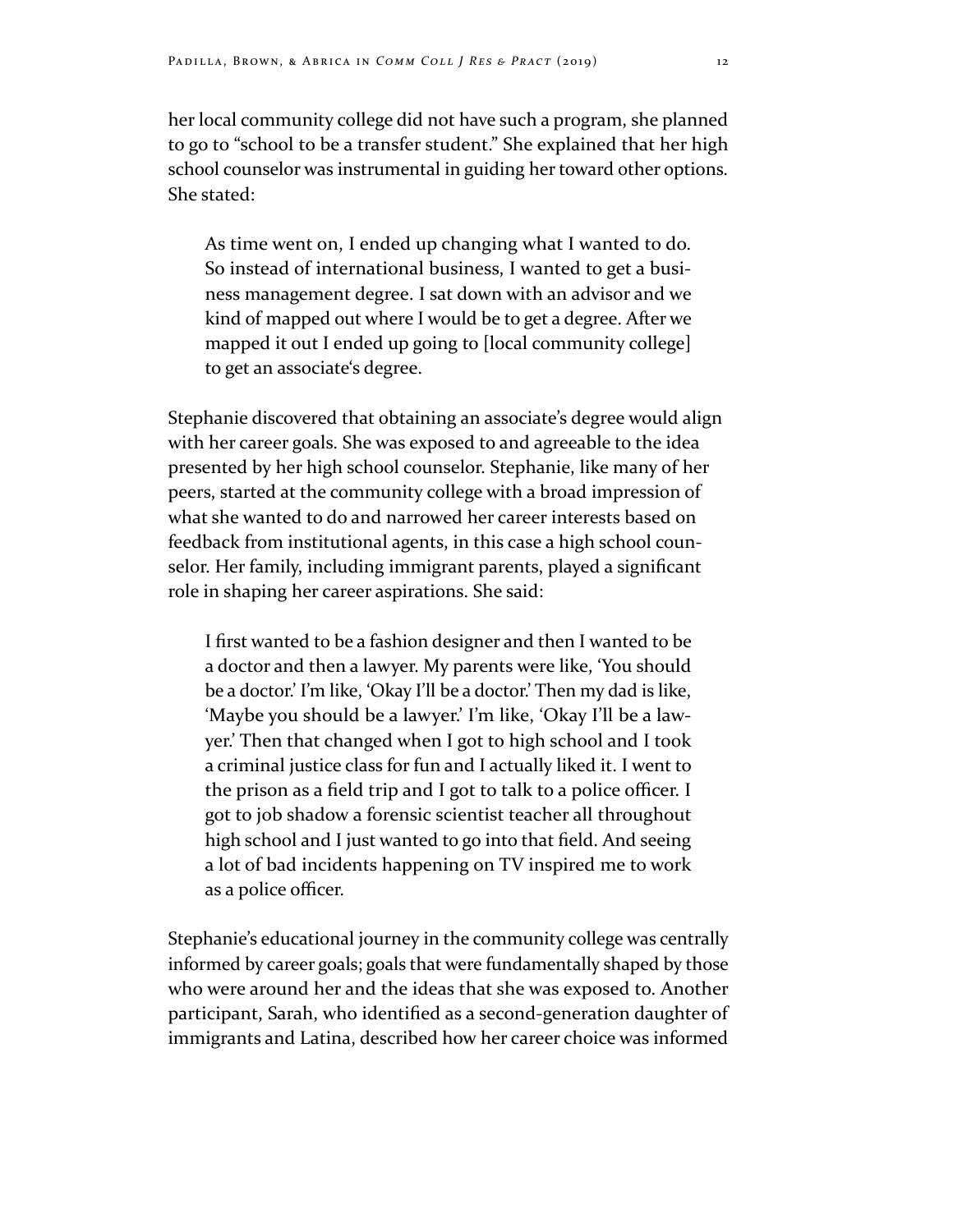by direct personal experiences and explained how the community college would prepare her to take that first step in her career. She stated:

I've had some experiences; some family members have been to prison and some friends and I think that's part of the reason [she's pursuing criminal justice]. They're still people, they make mistakes and once they come out it's back to normal... I know some of them [desired employment positions] do require bachelor's degrees, but I think I would start out being a correctional officer and then maybe start off exploring in some of the field where they only require an associate's degree.

Through the coursework available in the community college, the experience of visiting a prison, the influence of mainstream media, and personal experiences, Stephanie landed on the aspiration of being a police officer and Sarah is pursuing an associate of arts degree with hopes of becoming a correctional officer. Ultimately, the extent to which Stephanie's and Sarah's aspirations aligned with the community college setting were informed by the academic and social environment, consistent with the other participants in the study. This strong alignment, in turn, very much shaped participants' perspectives of the community college in a positive way and contextualized the sometimes more negative perceptions they had of four-year institutions and the utility of a bachelor's degree.

#### *Primacy of immediate labor returns*

Participants repeatedly and passionately described that the four-year model of education is increasingly becoming obsolete as community colleges increasingly provide a more direct path to employment and labor opportunities. That is, participants were primarily concerned with earning money and upward social mobility. The fastest way to do this, they felt, was through the avenues for careers created by the community college. For example, Gina, who identified as a one-and-a-half generation immigrant from Africa, described her perception of how the traditional model of higher education does not work for everyone. She expressed the following reflection: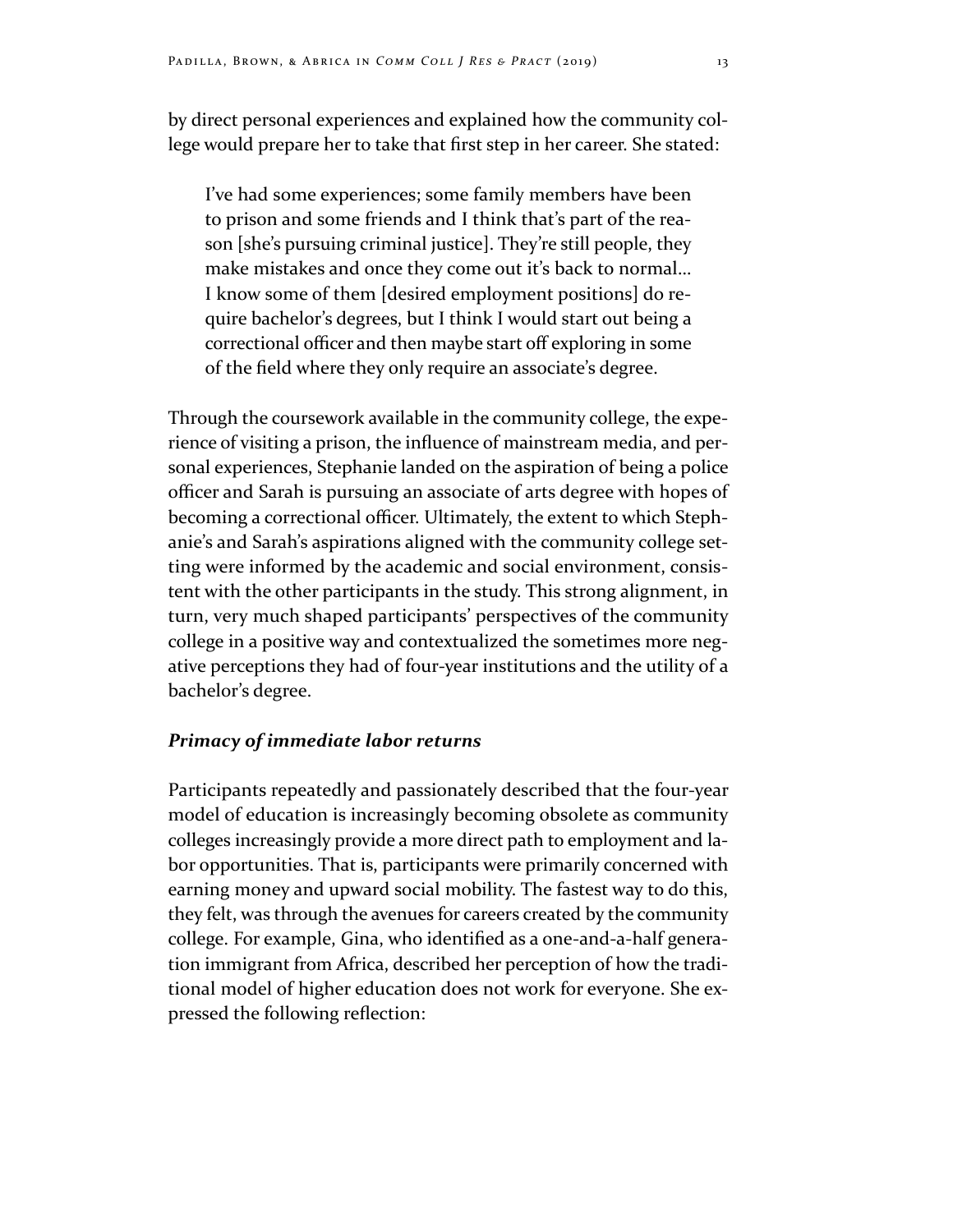I love school, but I don't love traditional schooling… And a lot of those jobs you still don't acquire because the generation before us, they have those jobs in place, and not many are going to be retiring soon. So for you to get this degree and hope that you're going to get this high-level position that someone's been at for 20, 30 years and doesn't think that they're going to be going anywhere anytime soon, you're just kind of like stuck. Because if you have the degree but the job openings aren't there, what do you do? And that's why I think, I think this generation's awesome because they're really creating their own opportunities and building their own brands. Instead of waiting for someone to hire them, they're like, "I'll be my brand and you'll want to hire me." You know? So I just think that's cool.

Gina expressed how traditional schooling, where students are expected to go to school full-time, acquire knowledge, get their degree, and then get a job is an outdated model. For her, she believes there is a generation of students eager to start their own business ventures and create their own entrepreneurial opportunities. This is perhaps reflective of Gina's immigrant background in that, as an immigrant, she has high expectations for upward mobility and, like many immigrants, sees entrepreneurship as a means of achieving economic success (Fairlie & Lofstrom, 2013).

When asked follow-up questions about whether or not they see any difference in the prestige of a community college education versus a four-year bachelor's degree, participants reported that prestige is meaningless if they cannot make money after graduation. As Gina further expressed:

I don't think that having a degree from a prestigious college would make a difference to me. I feel like I know, I feel like I'm learning the business side of almost any industry well enough to create my own stream of revenue. And I definitely want more than one stream of revenue as well, so it's just kind of working the ins and outs, but also our generation in this time has an advantage because there's other ways to make money than just having a regular nine to five job. There's also social media where you can make money, and take advantage of those occupations.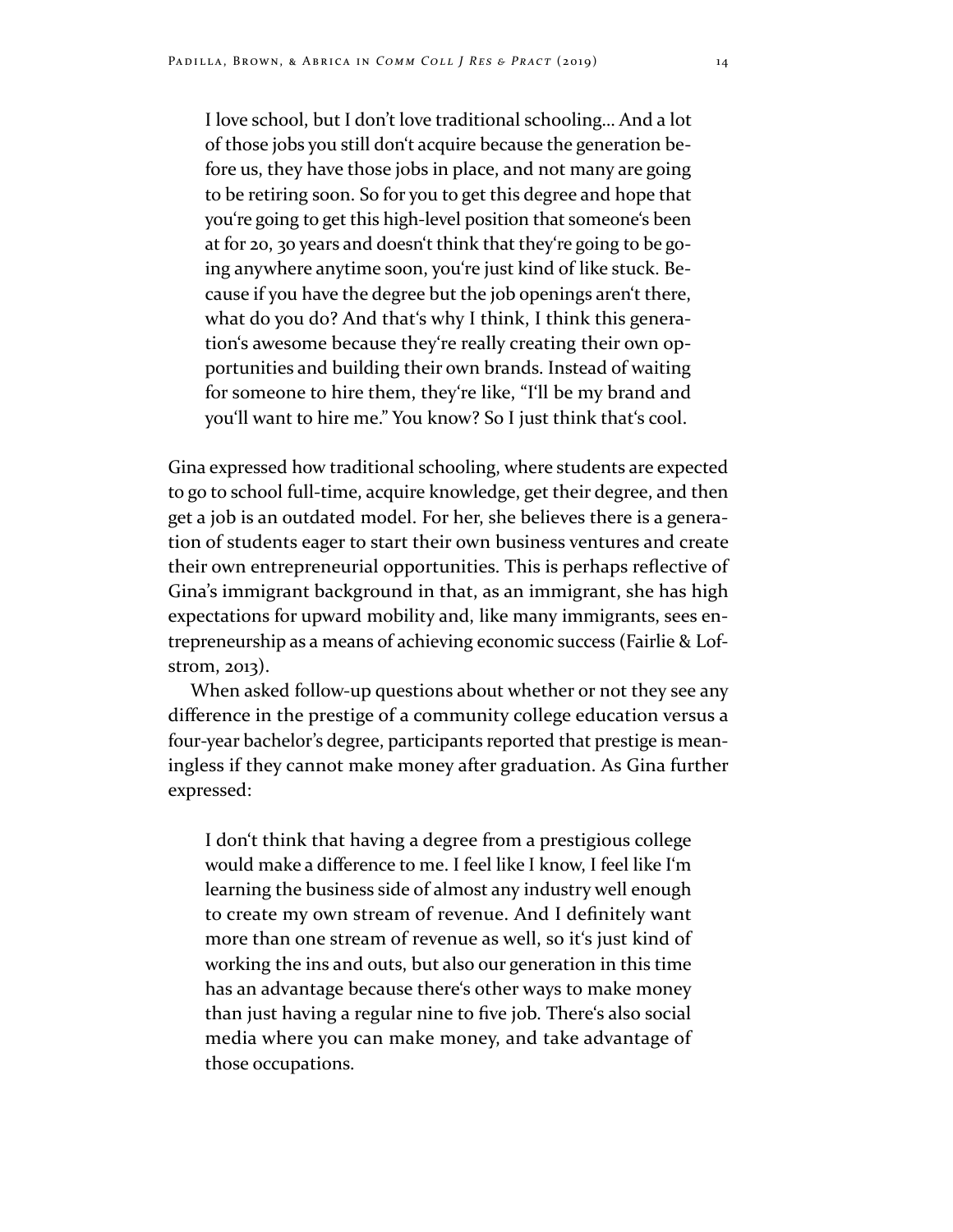As Gina describes, for some students, career aspirations and the necessity of immediate labor returns evolve into an unexpected experience of building a personal brand and creating innovative partnerships to generate revenue streams. Frank, a Latino male and second generation son of immigrants whose parents migrated to the United States from Mexico, shared a similar thought process when it came to the value and viability of a four-year degree and how the current model of higher education does not work for everyone. He shared that:

It's not sustainable anymore, really. There are certain degrees that you would have to have a four year degree, like I guess like your degree at [the local community college] for psychology wouldn't be as highly touted as from [the local four-year college], things like that. I guess in my specifically mind, I think it's more beneficial to me as an older person to go to [the local community college] rather than [the local four-year college]. I want to start my career sooner rather than later and usually the other people that are switching their careers and stuff like that, they have a family and they're at [the local community college] and they're going that route. They've already had a career before. They haven't been jobless for 50 years and then they're starting now. I just want to be able to get my foot in the door now rather than later instead of going another three years.

For Frank, obtaining the credential necessary for his specific area of study is more important than the experience of a four-year institution. Also, as an older student, attending the community college allows him to make progress towards the credential he desires while at the same time gain valuable experience through internships and work experience.

### *Comparisons of two-year and four-year environments*

Participants – both those who had previously attended four-year institutions and those who had only had experience with community colleges – shared their perceptions of community colleges as more welcoming and diverse than four-year institutions. Consistently, participants indicated that they perceived community colleges as more welcoming to students with diverse backgrounds, including representation of broader age range, varied educational experiences and aspirations, and ethnic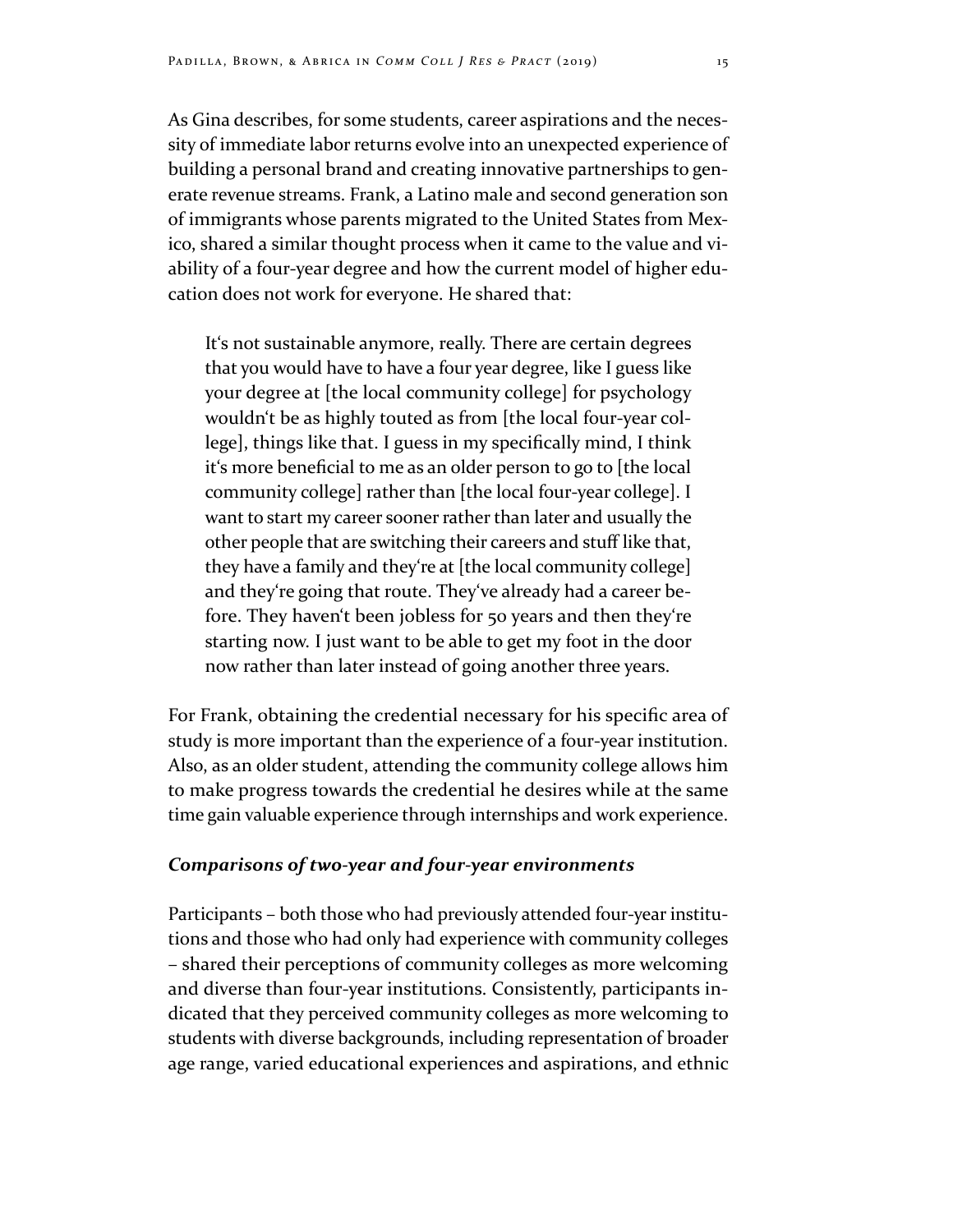diversity. Amal, a first-generation immigrant originally from the Middle East, described her difficulties with learning English and how the community college allowed her to make progress. She stated:

I go to take a test to discover my level [English proficiency]. They said I am in the five level. So, I took classes for five level and above. Last month I made the test again and now I'm in level eight. I made progress, three levels. I will try again maybe next year.

For Amal, the community college setting is welcoming to students like her and indicated how, as a result of her experience, more students who are friends with her enrolled at the community college. Similarly, Frank articulated that he valued both seeing variation in age and backgrounds among his peers as well as the ways in which the community college setting accommodates students from "different walks of life."

There's people having to be able to do only night classes. They're well into their life and into their family and that'd be the only time that they have to spare and stuff. With the slower pacing, it's a lot of times for them because the teachers sympathize with them because they have families too. I understand also because you're doing full time and you might not have time for a class because family is the most important thing.

For Frank, community college was a desirable option for him based on many of the same factors articulated by Stephanie (e.g., family, institutional agents, etc.), but he also articulated how the community college works best for people who may not be of traditional college age or have families. Frank was interested in business and/or nursing as a career path and described his experience in a tightly-knit program where instructors made him feel wanted and cared for as a student. Frank had previously attended the state's land-grant institution where he experienced a different dynamic with instructors. Through various stop-outs (periods of enrollment followed by bouts of non-enrollment) at both two year and four-year colleges, he felt that the campus environment of the community college was much more diverse and welcoming of diverse students than the four-year context.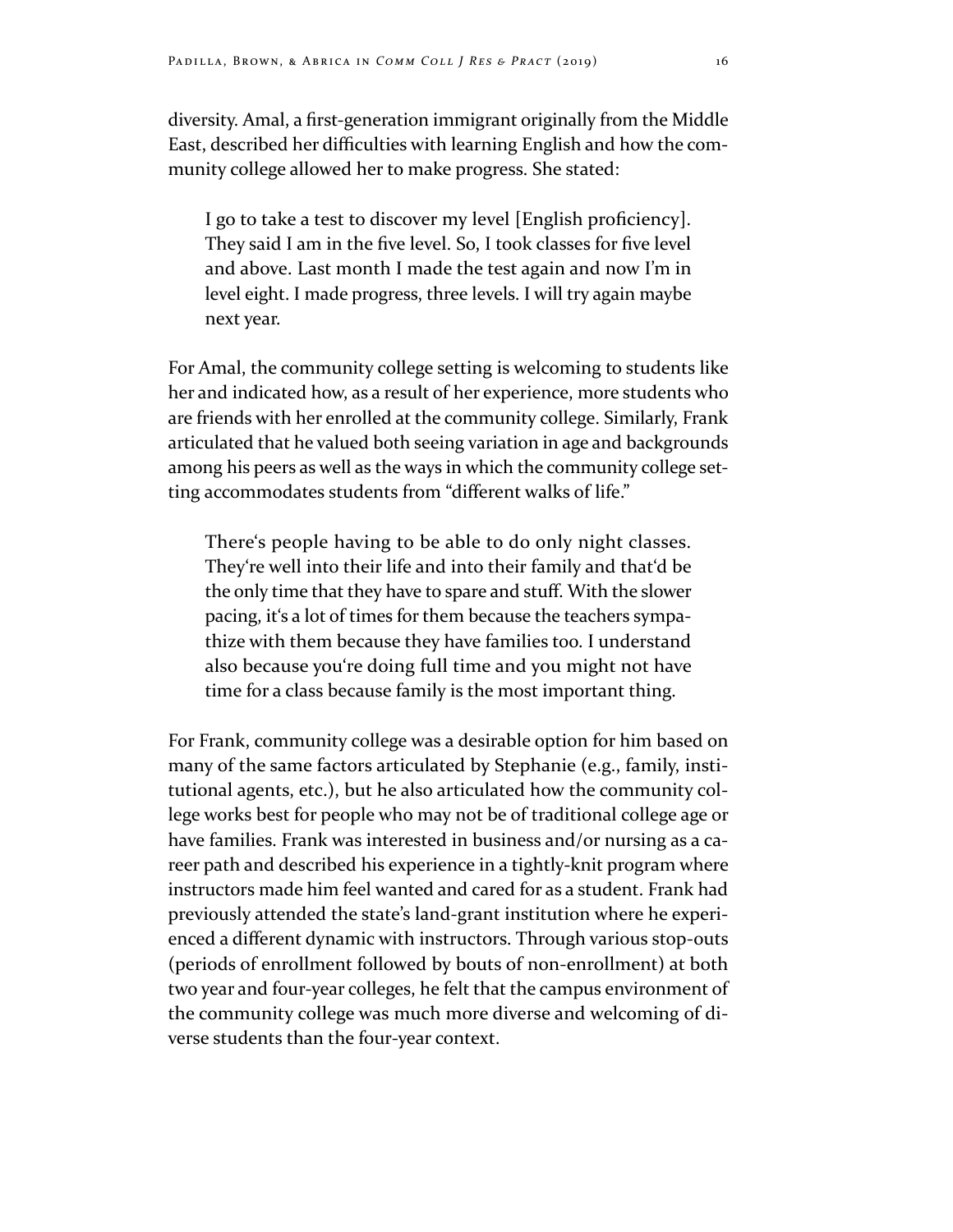#### **The context of affordability**

The value of the community college versus the four-year college cannot be sufficiently examined without the context of affordability. Many participants perceived community college as a logical financial and academic pathway. In terms of pursuing academic transfer (starting at the community college with the intent to transferring to a four-year degree), the general coursework is perceived as being either equivalent at each institution or irrelevant. One participant, Esperanza, who identified as a first generation immigrant and gender queer, summarized the general discussion and her recommendation to other students considering the academic transfer route:

I would recommend a lot of people that are either going to go to a university it's way cheaper to take the academic transfer. You find out the hard way. A lot of people do and I've met some people who are going to [four-year college] and they have to take general education classes and they're paying crazy amounts of money for a class that they could take for half the price. It's hard. You do want to go to university and be like, "I'm a university student." And feel really good about it but sometimes you can't. You can't afford to do that. I would recommend people to take the academic transfer if they ask me.

For Esperanza, there is no difference in quality or value of the education received. What is simply necessary for the credential and the least expensive and obstructive path is more logical. Participants also referred to how inexpensive the local community college was by comparison and that the local four-year college would accept all transfer credits. A student named M.J. said he wanted to "…save a little bit of money compared to going straight to the university." Overall, though, and quite unexpected was that participants seemed to describe this issue based on the sticker price of college credits without reference to financial aid eligibility.

Participants also viewed the cost (i.e., their price) of college as a necessary burden to obtain a credential in their desired field rather than, overall, something to be valued as an investment in their future. Siam, who identified as a second generation daughter of immigrants and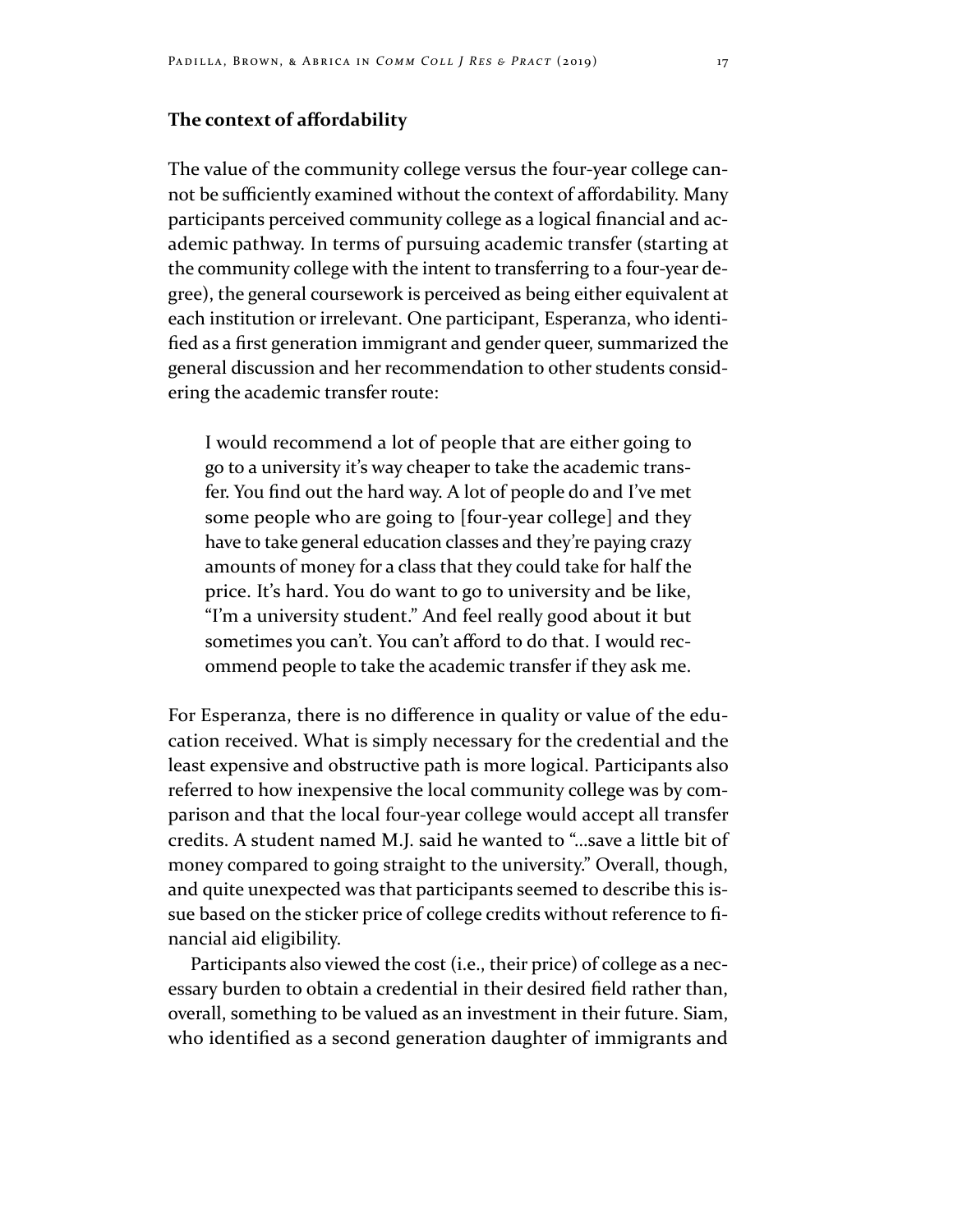Middle Eastern woman, spoke about general coursework was "…a waste of time and a waste of money." She spoke about not wanting to focus on general coursework but rather her major. Moreover, participants discussed the value of different programs and the choice process on studying vocations, such as that of a plumber, electrician, and an auto-mechanic, or the social sciences, such as sociology and psychology. They spoke about being discouraged from the social sciences compared to the immediacy of a vocational program and then being able to work your way up, such as being an auto mechanic and moving up to be a headmechanic and earning more money. Frank stated the following:

I heard that plumbers make \$2,000 because it's a trade and it's easy and not really a lot of people want to do it and there's high demand. I guess a lot of people that don't know or that don't really have a passion for a lot of things, I'd say that [local community college] trade is a, I probably would have done it myself too if I didn't really enjoy or if I wasn't good at the [Computer Information Technology] program. Because it's a very, you come out with, everybody needs a plumber or needs [an] electrician. You come out two years and make really good money for your family.

Furthermore, participants also discussed the general struggle of paying for college and being able to afford it. It became evident that sometimes students suffer alone without seeking help or financial aid, perhaps not knowing of its availability or if their immigration status might prevent them from being eligible. For example, Esperanza shared the following:

I've seen a lot of people who don't feel as supported as I feel. A lot of times, the information doesn't get across as well as I think it should. I just recently met a girl that I was working with that she thought she had to pay for school by herself because she didn't know you could get financial aid. She didn't know that people can give you money to go to school. So, there's a lot of information that is not getting across to a lot of people. I think we could do a better job on getting this information to the people who need it and not only the people who need it the most, just everybody who needs it. Not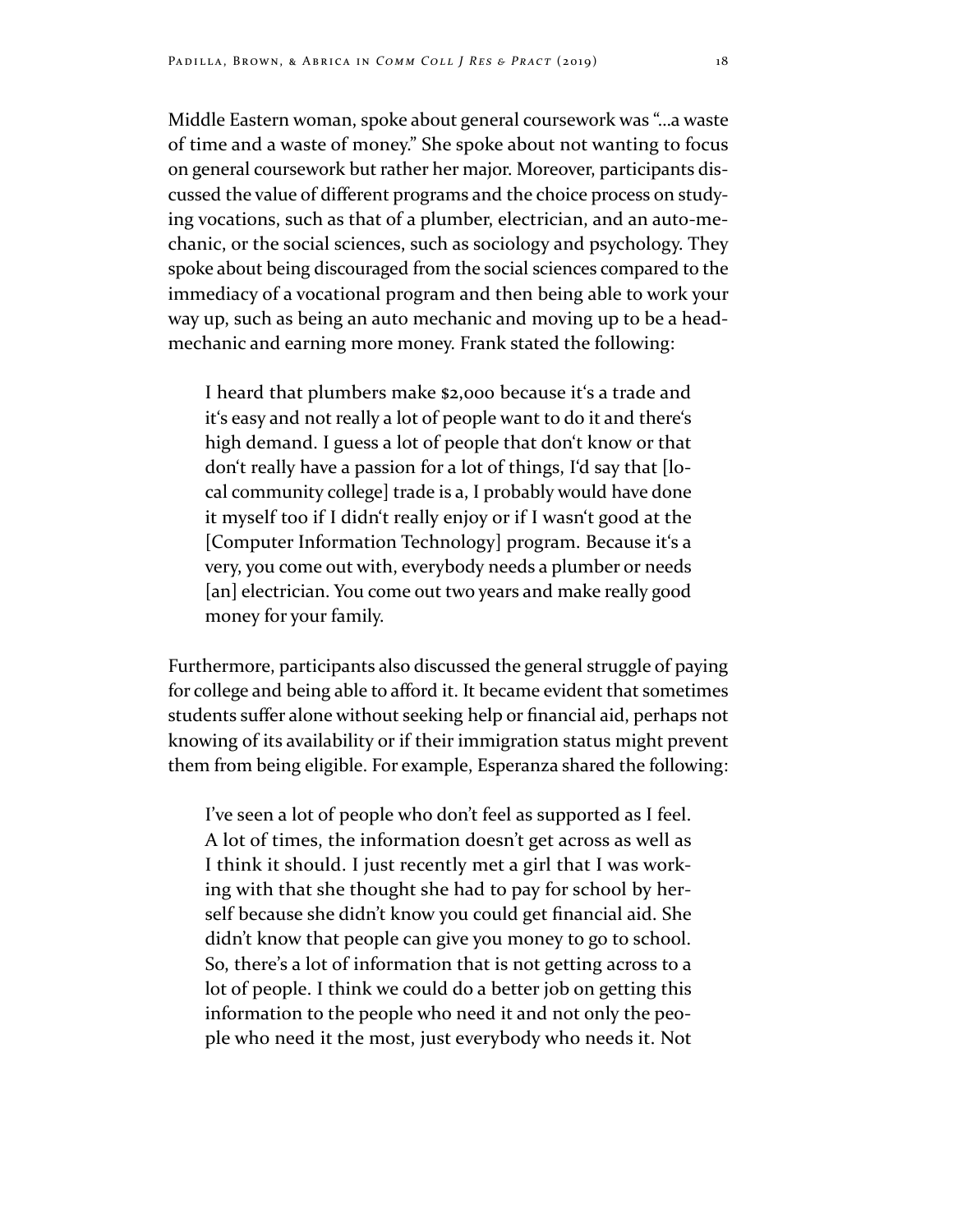everybody can get financial aid, but if you know about it, at least you know about it.

For Esperanza, familiarizing students with available financial aid options would increase the perceived levels of support students need to persist. Also, Esperanza's comments reveal how many students, including those from immigrant families, endure challenges when it comes to paying for college even though solutions to ameliorate those challenges exists.

#### **Discussion**

In this study we explored the current perspective of the utility and viability of a four-year college degree among immigrant community college students. Moreover, we explored how their perspectives were evolving about the utility and viability of a four-year degree. We found participants in this study shared their beliefs that a four-year model as becoming increasingly obsolete and that the community college was the most viable option toward reaching their goals. They talked about community colleges as a superior means of securing a viable career when compared to a four-year degree. Four-year degrees were portrayed as a relic of the past; participants cited a host of reasons ranging from affordability to being unwelcoming of diversity. There was much talk about all of the ways in which colleges are unaffordable and ineffective institutions that grant degrees that translate less and less into the careers students want. Of our 31 participants, only 10 said their goal was to transfer to a four-year institution.

There is a national imperative to increase the number of bachelor's degree holders, particularly in STEM (National Science Board, 2018). Our study provides evidence that students are not only aware of macrolevel narratives regarding the viability and utility of four-year degrees, but they espouse such narratives in ways that translate into their decision-making. While students were fans of the community college, the field of higher education is not one in which community colleges are privileged in terms of funding, status, resources, or prestige. Future research might consider how, in a given field in which certain forms of capital are valued or not, immigrant students' forms of capital are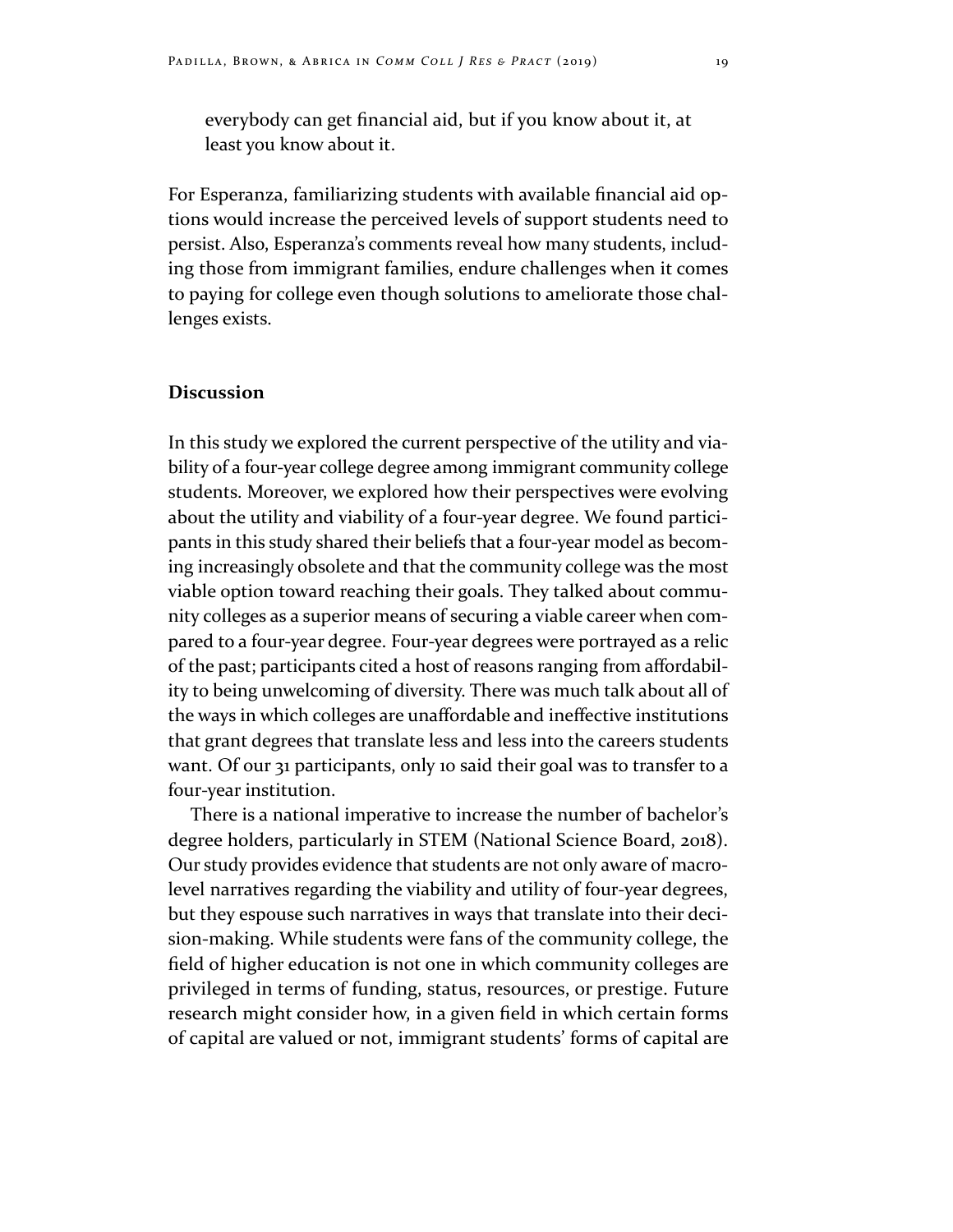activated or transmitted. Furthermore, future research might explore further implications for policy, research, and practice – how politics and/or trending views are shaping immigrant students' perspective on the four-year degree.

Bourdieu's (1990) concepts of habitus and field endures as a useful theoretical tool to understand and contextualize observed perceptions among students. Participants described themselves as *ending up* in community colleges largely through happenstance. They relied heavily on their surrounding academic and social environments to understand various career options and pathways to get closer to entering these careers. That is, their decisions both in entering the community college and once in the community college were principally informed by their habitus, comprised of their family, peers, media, and some institutional agents. For example, Gina's emphatic belief that she could become a famous YouTube personality can be understood as an aspiration that she arrived at from a variety of influences. Namely, her proximity to an immigrant experience imbued her with what sociologists refer to as an immigrant optimism, a belief in U.S. institutions as vehicles for upward social mobility. The profound influence of social media – what she described as a zeitgeist unique to *her generation* – highlights the ways in which a social milieu and series of influences inform one's decision-making. Future research might consider ways in which traditional ways of thinking of habitus may be shaped by social media influences.

Community college practitioners should consider how they explicitly support the needs of immigrant students who may have different beliefs and attitudes (i.e., habitus) about the nature of their educational trajectory than later generation students. While they might be an easily overlooked population for espousing optimistic attitudes, educators should use caution in subscribing to the notion that these students are not in need of support. It would behoove community college leaders and educators to understand that within the varied pathways of the community colleges, participants may make meaning of these pathways in different ways. Students' extant knowledge of the available routes and pathways – particularly in regional contexts like the Great Plains where there are unique dynamics of race, ethnicity, and immigrant generation – may inform their decision-making in ways not readily understood by majority populations in these contexts.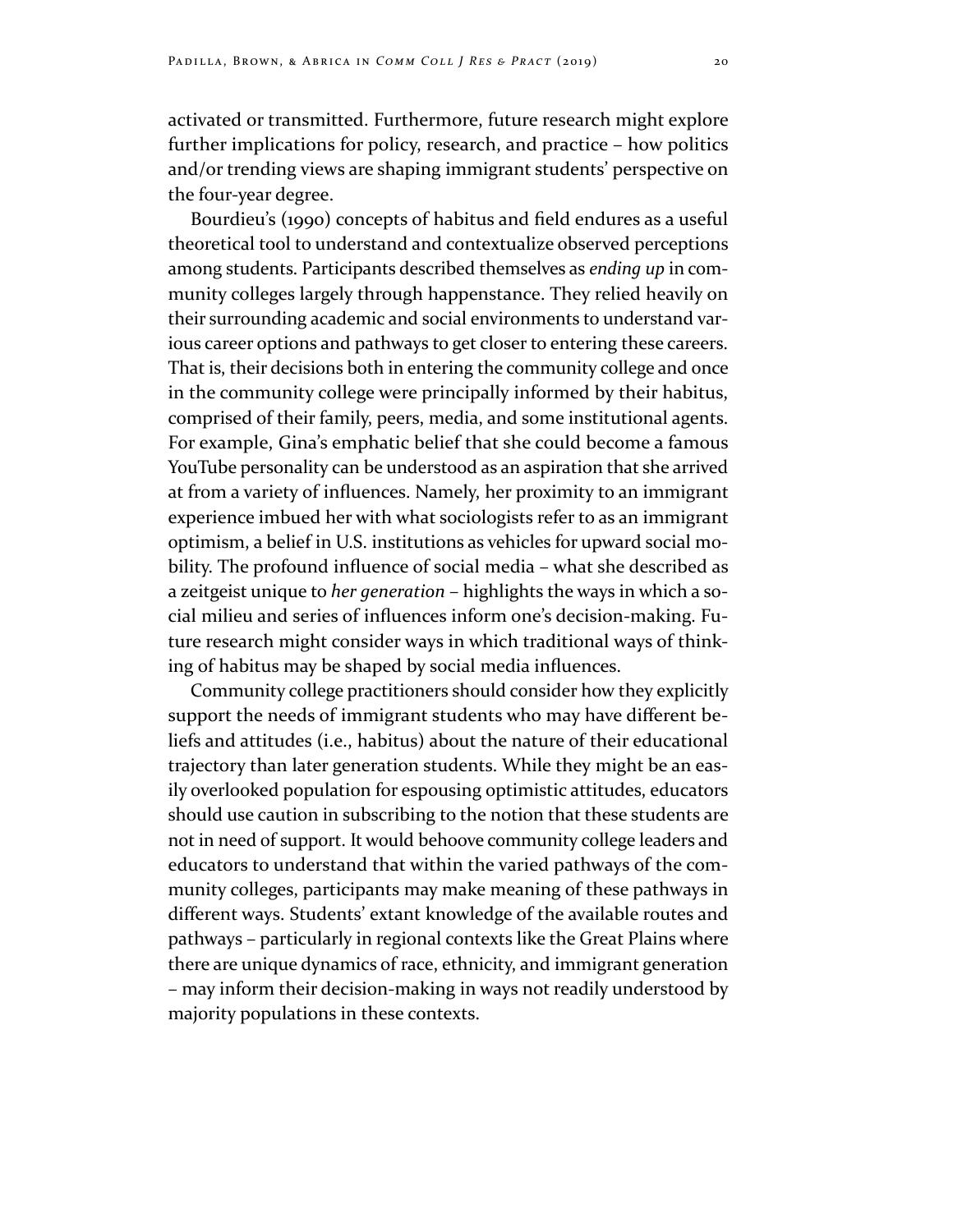## **Conclusion**

This study focused on immigrant community college students' evolving perceptions of the utility and viability of a four-year degree. The focus was intentionally placed on the perceptions of participants who had made their decision to enroll in a community college because these perceptions inform the broader narratives people believe and eventually adopt. Moreover, this study focused on immigrant community college students' perceptions because they inform policy and practice. Our findings highlight the reality that rhetoric around college is confusing and conflicting, particularly as it pertains to community colleges in the landscape of higher education. Recommendations to conduct further research, especially when it comes to policy and practice, were offered. However, one thing is clear: the hierarchical role and power differential between four-year and two-year colleges. The students' narratives in this paper, though, challenge this broader discourse, emphasizing the advantage of community college to meet their needs. Yet, it is simultaneously important to recognize how these perceptions are informed by a particular social milieu in upholding these beliefs. And for all the great things participants said about the community college context, their perceptions may or may not translate into upward mobility.

*Conflicts of interest* — There are no potential conflict of interest to disclose.

*Funding* — This work was supported by the 2017 Center for the Study of Community Colleges grant

#### **References**

- Acevedo-Gil, N. (2017). College-conocimiento: Toward an interdisciplinary college choice framework for Latinx students. *Race Ethnicity and Education*, *20*(6), 829– 850. doi:10.1080/13613324.2017.1343294
- Bourdieu, P. (1990). *The logic of practice*. Stanford, California: Stanford University Press.
- Bourdieu, P., & Passeron, J. C. (1990). *Reproduction in education, society and culture*  (Vol. 4). Thousand Oaks, CA: Sage.
- Caple, R. B. (1998). *To mark the beginning: A social history of college student affairs*. Lanham, MD: University Press of America.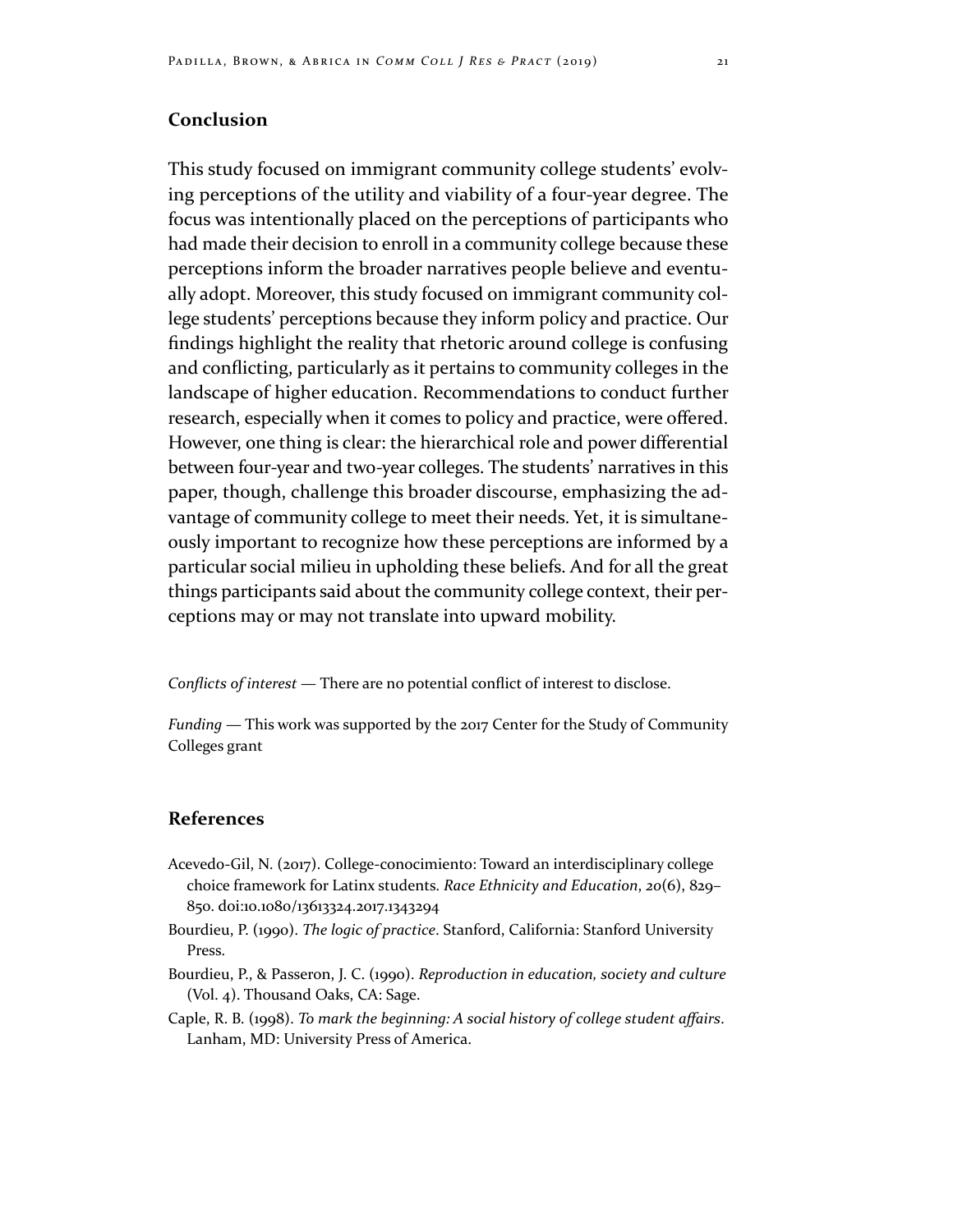- Conway, K. M. (2010). Educational aspirations in an urban community college: Differences between immigrant and native student groups. *Community College Review*, *37*(3), 209–242. doi:10.1177/0091552109354626
- Creswell, J. W. (2012). *Qualitative inquiry & research design: Choosing among five approaches* (4th ed.). Thousand Oaks, CA: Sage.
- Engle, J., & Tinto, V. (2008). *Moving beyond access: College success for low-income, first-generation students*. Washington, DC: The Pell Institute for the Study of Opportunity in Higher Education.
- Fairlie, R. W., & Lofstrom, M. (2013). *Immigration and entrepreneurship*. IZA Discussion Papers, No. 7669. Institute for the Study of Labor (IZA), Bonn, Germany. Retrieved from<http://hdl.handle.net/10419/90116>
- Fishman, R., Ekowo, M., & Ezeugo, E. (2017). *Varying degrees: New America*'*s annual survey on higher education*. Washington, DC: New America. Retrieved from <https://www.newamerica.org/in-depth/varying-degrees/>
- Goldrick-Rab, S., & Kendall, N. (2014). *Redefining college affordability: Securing America*'*s future with a free two year college option*. Retrieved from [https://www.](https://www.luminafoundation.org/files/resources/redefining-college-affordability.pdf) [luminafoundation.org/files/resources/redefining-college-affordability.pdf](https://www.luminafoundation.org/files/resources/redefining-college-affordability.pdf)
- Kim, E., & Díaz, J. (2013). *Immigrant students and higher education: ASHE higher education report 38: 6*. Hoboken, NJ: John Wiley & Sons.
- Komives, S. R., & Woodard, D. B., Jr. (2003). *Student services: A handbook for the profession*. San Francisco, CA: John Wiley & Sons.
- Kreighbaum, A. (2018). *Trump takes another swipe at community colleges*. Retrieved from [https://www.insidehighered.com/news/2018/03/23/](https://www.insidehighered.com/news/2018/03/23/president-trump-holds-forth-community-colleges-campus-politics) [president-trump-holds-forth-community-colleges-campus-politics](https://www.insidehighered.com/news/2018/03/23/president-trump-holds-forth-community-colleges-campus-politics)
- Lichtman, M. (2010). *Qualitative research in education: A user*'*s guide* (2nd ed.). Thousand Oaks, CA: Sage Publications, Inc.
- Ma, J., Pender, M., & Welch, M. (2016). *Education pays 2016: The benefits of higher education for individuals and society*. College Board. Retrieved from [https://files.](https://files.eric.ed.gov/fulltext/ED572548.pdf) eric.ed.gov/fulltext/ED572548.pdf
- McDonough, P. M. (1997). *Choosing colleges: How social class and schools structure opportunity*. Albany, NY: SUNY Press.
- McDonough, P. M., & Calderone, S. (2006). The meaning of money: Perceptual differences between college counselors and low-income families about college costs and financial aid. *American Behavioral Scientist*, *49*(12), 1703–1718. doi:10.1177/0002764206289140
- McDonough, P. M., Lising, A., Walpole, A. M., & Perez, L. X. (1998). College rankings: Democratized college knowledge for whom? *Research in Higher Education*, *39*(5), 513–537. doi:10.1023/A:1018797521946
- Merriam, S. B., & Tisdell, E. J. (2016). *Qualitative research: A guide to design and implementation*. San Francisco, CA: John Wiley & Sons.
- National Science Board. (2018). *Science and engineering indicators 2018*. NSB-2018-1. Alexandria, VA: National Science Foundation.
- Nichols, A. H. (2015). *The Pell partnership: Ensuring a shared responsibility for lowincome student success*. Washington, D.C: The Education Trust.